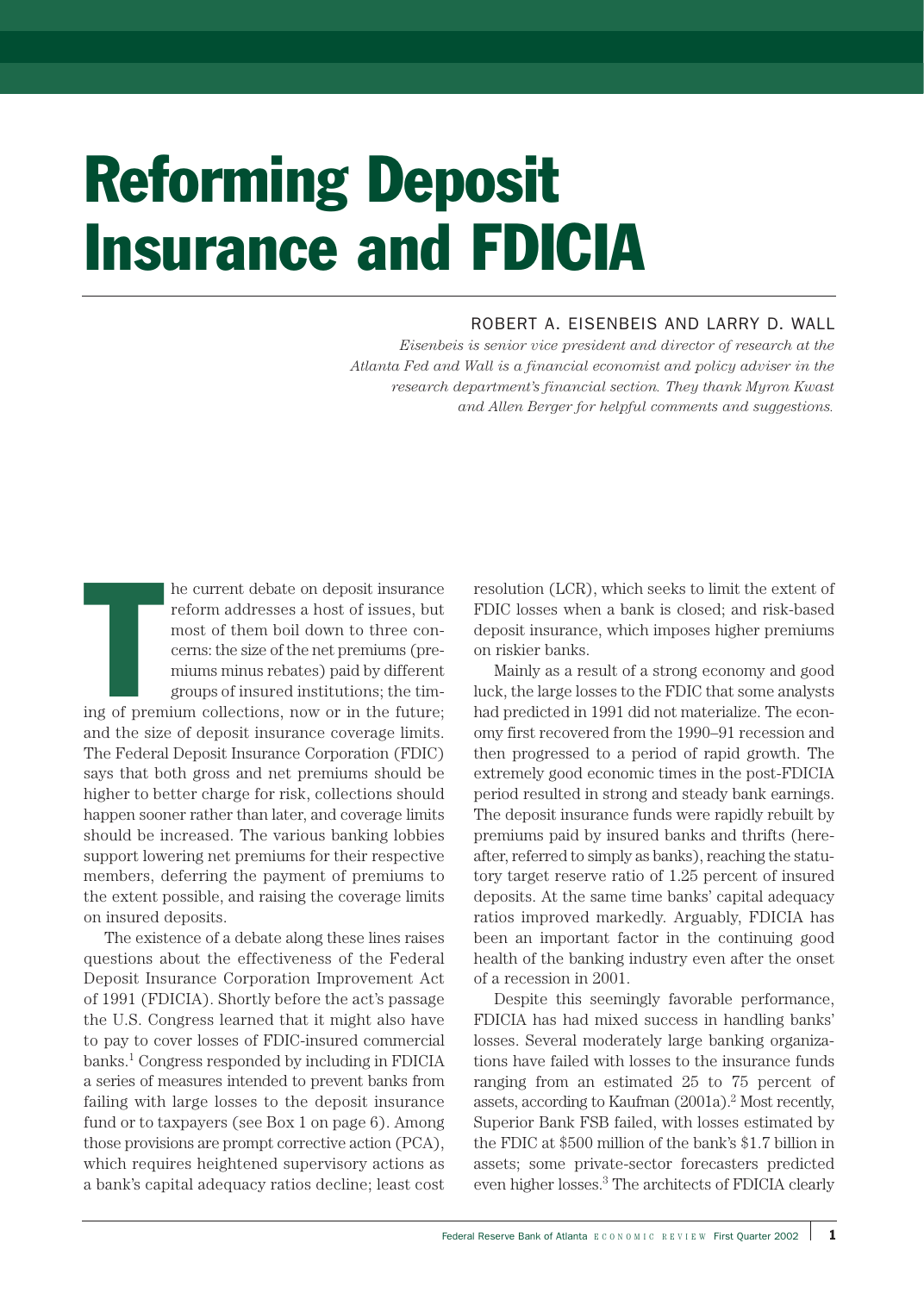intended to prevent banks of Superior's size from failing with such large losses (see Carnell 1997b).

Under FDICIA the extent of losses to depositors and the deposit insurer are largely under the control of the bank supervisory agencies, and the framers of FDICIA intended that supervisors should use their power to minimize those losses.4 The mandate to minimize losses represents an important change from supervisors' historical goal of reducing the number of failures. (The merits of this change are discussed in Box 2 on page 12.) When the act is implemented as intended, the losses to the FDIC should be small, as should losses to uninsured credi-

Banks argue that they have overpaid for deposit insurance coverage because the fund is currently above the target set in FDICIA.

> tors. Additional deposit insurance reform might be desirable if FDICIA were so implemented, but the current issues would be of second-order importance.

> This article explores the fundamental issues raised by FDICIA and the current deposit insurance reform debate. The article focuses especially on the issues of how and when premiums should be levied. This discussion leads to an analysis of the reform issues that should be the focus of current analysis and debate.

#### Current Issues in Deposit Insurance Reform

The FDIC (2001) recently made a number of pro-**L** posals to reform the existing deposit insurance system. Among the more important of these are proposals to (1) levy insurance premiums on all banks regardless of their condition and the size of the fund, (2) merge the Bank Insurance Fund (BIF) and the Savings Associations Insurance Fund (SAIF), (3) allow the FDIC to issue credits against future premiums so that it can charge premiums to all banks without the fund becoming excessively large, (4) give the FDIC greater flexibility in setting the size of the fund, and (5) index the current \$100,000 limit on deposit coverage to a price index with the first adjustment in 2005.

The first three of these proposals, which address the size and distribution of the net premiums, are discussed below. The fourth proposal deals with the

size of deposit insurance coverage, and the fifth addresses the timing of the collection of premiums.

As the BIF fund started rising above the congressionally mandated 1.25 percent target, banks argued that they had in effect prepaid their premiums in the early 1990s, that reserves were sufficient, and that banks therefore should not be required to continue to pay into the fund. In 1996 the Deposit Insurance Funds (DIF) Act was passed, which eliminated premium collections from all but the riskiest institutions as long as the coverage ratio is above its target.

Arguing for changes to the DIF Act, FDIC Chairman Donald Powell (2001) says that the "FDIC wants to be able to fulfill the original mandate Congress gave it in 1991 to design and establish a truly riskbased system." The current restrictions on the size of the deposit insurance fund limit the FDIC's ability to charge such premiums. If risk-based premiums are to discourage excessive risk taking, banks must be charged premiums based on their current exposure. The FDIC further points out that premiums paid in the past have no effect on current incentives to take risk. If the appropriate premiums to discourage risk taking turn out to be too high ex post, then the FDIC should have the authority to rebate the excess. Relaxing this constraint would give the FDIC more freedom to charge premiums to all banks while keeping the fund within some desired range. Powell says that he is reluctant to mandate cash rebates but that the desired result could be obtained by giving credits toward future assessments.

Powell (2001) points out a number of problems caused by the current restrictions on the FDIC's discretion when the fund is too high or too low. He argues that premium limits imposed by the restrictions on the fund's size not only make risk-based premiums less effective but also allow new deposits to enter without paying any premiums. He also notes that if the fund ratio falls below the target then deposit insurance premiums must be increased to 23 basis points. Such an increase would most likely happen at a point in the business cycle when it would be a significant drain on banks' earnings. Powell argues that the consequence of this drain could be "impeding credit availability and economic recovery" (2001).

The current debate over ways to keep the fund from growing without bound versus the FDIC's desire to continue to charge risk-related premiums centers, on the surface, around three primary issues: the nature of the insurance contract, the appropriate size of the fund, and the appropriate insurance premium structure. Each of these issues is considered in turn, and the discussion will show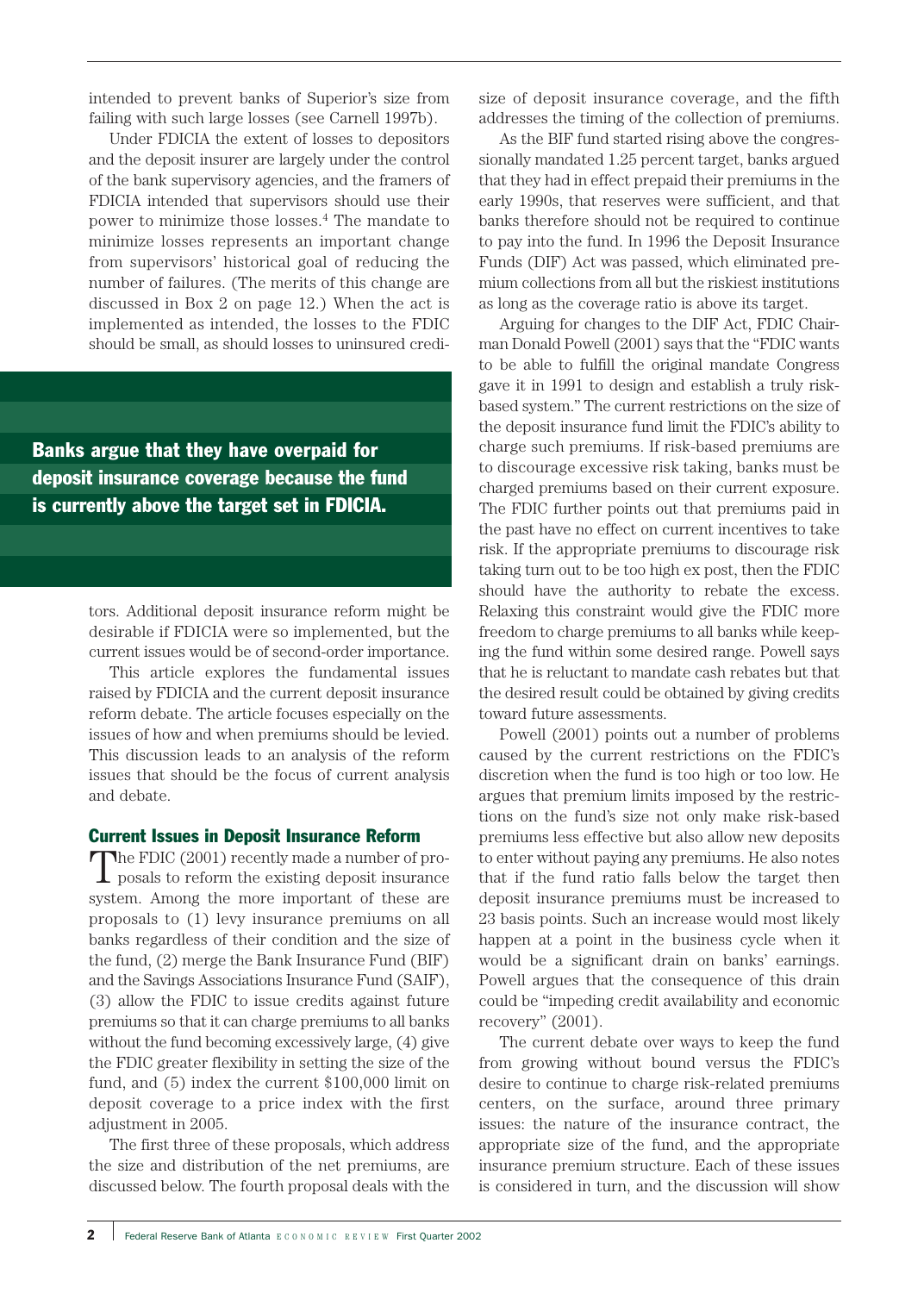that the deeper issues concern the socially desirable way of apportioning losses between depository institutions and taxpayers.

# The Nature of the Insurance Contract

Banks argue that they have overpaid for cover-age because the fund is currently above the target set in FDICIA. If the deposit insurance contract were analogous to a whole life insurance contract, which consists of a combination of a term insurance and a savings function, then banks could be considered to have overpaid for insurance. If this overpayment plus accrued interest is sufficient to cover all future premium costs, then it could conceivably be converted into a paid-up term policy by using the accumulated overpayments to debit against future premium payments.

On the other hand, if the insurance is essentially a term, or pure self-funding, insurance contract, then banks have not overpaid for coverage and should continue paying for coverage regardless of the fund's size.5 Institutions have been charged premiums according to the risks they pose during a given period of time, and neither those risks nor the charges for them are dependent on the future or current size of the insurance fund. Additionally, premiums serve the purpose of actuarially reflecting the risks posed and provide banks with incentives to choose portfolios reflecting owners' risk-return trade-offs. Premiums should be paid ex ante, and the amount of past payments is irrelevant to current or future premiums.6 Insurance companies that issue term polices routinely accumulate reserves during periods of low claim frequency to cover losses when they do occur. Thus, if the FDIC were mimicking an insurance firm, there would be periods when the fund would be growing to cover future losses.

In reality, neither view of the insurance contract is correct. Under FDICIA 1991, the insurance contract is neither a term nor a combination term-savings

contract. Instead, it is a pooled risk, or coinsurance, contract in which each institution is jointly and separately liable for industry losses up to the amount of its equity.7 That is, the industry, through ex post premiums, is taxed to bring the fund back to 1.25 percent; should the ratio fall below 1.25 percent, the industry could be taxed again up to the full amount of its equity. Hence, under FDICIA, banks are taxed to maintain what is essentially a petty cash fund at a specified size—presumably to enable the FDIC to conduct and resolve routine failures without having to initiate an industry assessment every time an institution fails and resources are used up. Any deficiency in the fund, should it be totally or partially depleted, is to be made up through an ex post settling up by the surviving institutions.

# The Size of the Fund

William Isaac, former chairman of the FDIC, notes, "It's important to understand that there is no deposit insurance 'fund'" (2000, 35). Premiums paid to the FDIC are remitted to the Treasury and go into the General Fund of the United States.8 Outlays by the FDIC increase the federal deficit. Further, he asserts, "The object in collecting premiums from banks and thrifts is not to build a 'fund,' but to ensure that over time the deposit insurance program pays for itself. The so-called 'fund' is simply a running scorecard to determine whether banks and thrifts have paid in more than they have taken out."<sup>9</sup>

Current law places limits on the size of the fund relative to insured deposits. These limits affect (1) the resources available to the FDIC to resolve failed banks without having to rely on congressional appropriation, (2) the way losses are shared between taxpayers and insured institutions, and (3) the incentives of institutions, taxpayers, and Congress to monitor supervisory agencies' compliance with the goal of FDICIA to ensure that losses are minimized. Each of these issues is considered below.

<sup>1.</sup> Estimates of the losses varied but have been described in Kane (1983, 2002) and Brumbaugh (1993).

<sup>2.</sup> See Shadow Financial Regulatory Committee (2000a) for a discussion of two failures with large losses to the deposit insurer.

<sup>3.</sup> The FDIC was able to recover a large fraction of its losses from the owners of Superior Bank, according to Maremont (2001). Two special circumstances appear to have facilitated the recovery: the bank's governance was concentrated in the hands of a small number of owners, and those owners had substantial other assets. In general, the FDIC cannot expect such recoveries from bank owners in future failures.

<sup>4.</sup> See Benston and Kaufman (1994) for an overview of FDICIA.

<sup>5.</sup> In FDIC (2000) this scenario is called a "user fee" model.

<sup>6.</sup> Under pure insurance, regulators or the insurer must monitor institution risk profiles to keep them from shifting portfolio risk structure after premiums have been set; see Koehn and Santomero (1980).

<sup>7.</sup> FDIC (2000) terms it a mutual insurance contract.

<sup>8.</sup> An electronic version of Isaac's comments may be found at woodrow.mpls.frb.fed.us/pubs/region/00-03/isaac.html.

<sup>9.</sup> The FDIC annual report indicates the nature of the fund's investments and income, but these are only bookkeeping entries, similar to the Social Security Trust Fund.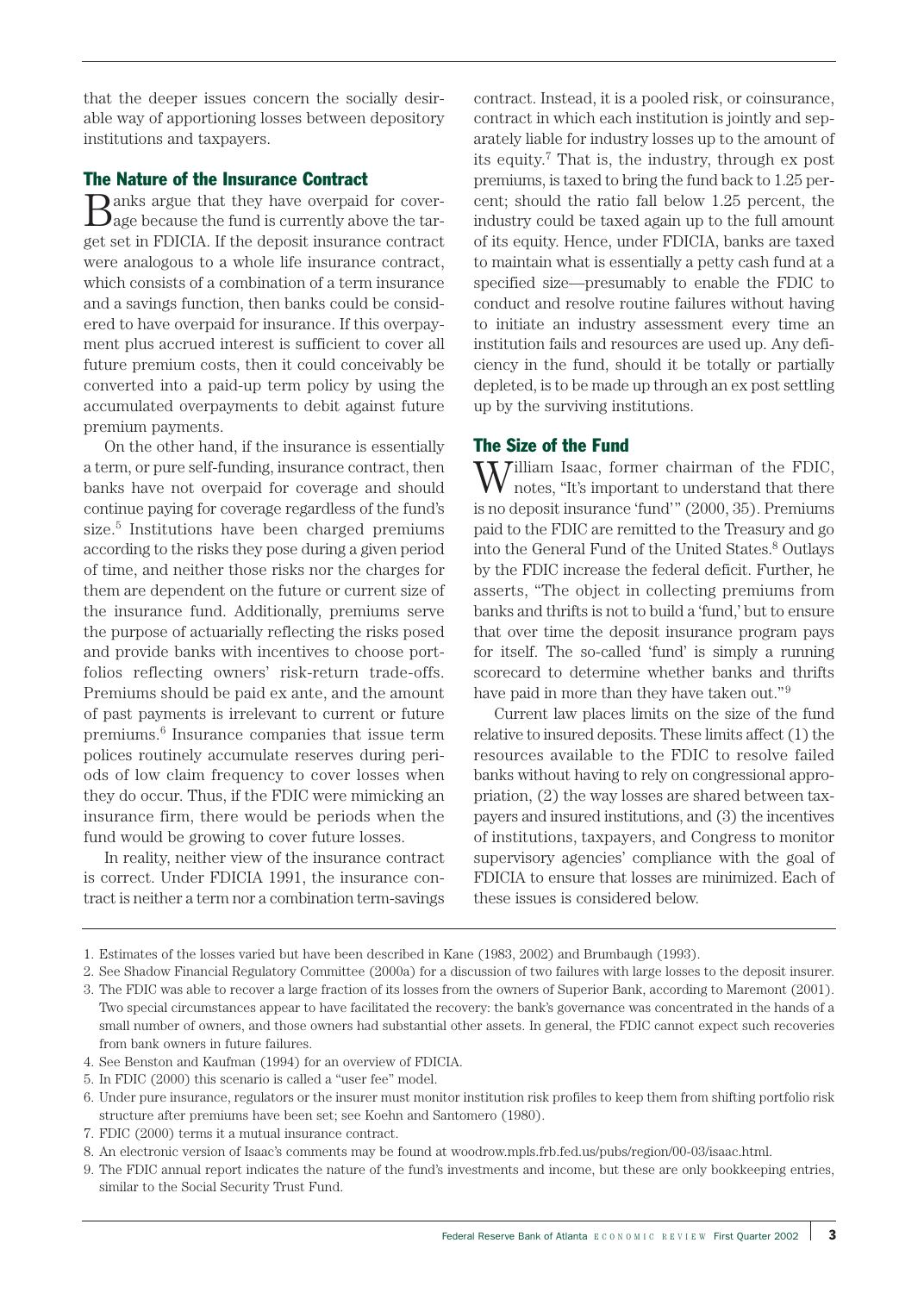**Resources available to the FDIC.** The FDIC has historically had the authority to buy assets and absorb losses of failed banks up to at least the current value of the fund without seeking congressional authorization. It also may use these funds to provide temporary loans to receiverships to aid in resolving failed institutions. In effect, the fund serves as working capital for the agency, and efficiency considerations may argue for maintaining a minimal-sized account with the Treasury simply to facilitate the handling and financing of routine disposals of failed institutions. An advantage of this approach is that the FDIC can resolve bank failures without recourse

The danger in limiting the size of the insurance fund is that doing so could inhibit the FDIC's ability to resolve some problem banks should the fund become inadequate.

> to the political process so long as it still has adequate resources in the fund. This ability is important because fraud and other difficult-to-detect problems will likely always occur in banking, and, hence, unintended losses to the insurance fund will be a continuing problem.

> The danger in limiting the size of the fund is that doing so could inhibit the FDIC's ability to resolve some problem banks should the fund become inadequate. For example, a shortfall in the Federal Savings and Loan Insurance Corporation fund inhibited thrift regulators in the late 1980s, resulting in large losses to taxpayers.<sup>10</sup> In this regard, having an account with the Treasury affects funds available to the FDIC and potentially its incentives. However, the real impact of having a target for the fund under the 1996 DIF Act is that it determines loss sharing between depository institutions and taxpayers when losses do occur.

> Loss sharing. Under the DIF Act, any deficiency in the fund, should it be totally or partially depleted, is to be made up through an ex post levying of a tax in the form of higher premiums on surviving institutions. When the coverage ratio is restored, payments stop. Thus, the coverage ratio serves solely as an ex ante means to stop taxing banks for future claims on taxpayer funds. Under this system, institutions are providing a de facto loan to taxpayers over and above the income taxes

they pay each year. The principal reason for a larger fund coverage ratio is that it reduces the ex post tax on healthy institutions, which were not responsible for either failed institutions' risk taking nor for regulatory policies, a point that will be explored in more detail later.

This current situation can be described more formally to aid subsequent analysis. The DIF Act provides that as long as the ratio  $\alpha = F/D$  of the actual size of the fund (*F*) to insured deposits (*D*) is less than the statutory required or target ratio,  $\underline{a} = 1.25$  percent (that is,  $\alpha < \underline{a}$ ), premiums will be collected from all institutions. Although called a premium, the charges are better regarded as a tax or user fee because the size of the charge is not related to the perceived or actual actuarial risk of loss to the insurance fund, which is determined primarily by regulatory behavior rather than institution risk.

Should an institution fail and its resolution result in a loss to the fund, then healthy institutions bear the ultimate cost of the loss in the form of either paying a larger tax or paying the existing tax for a longer period of time until the fund returns to the required coverage ratio, a. Now consider the case when the actual fund coverage ratio is greater than the statutory required ratio,  $\alpha \geq \underline{a}$ . Then, according to the provisions of the 1996 DIF Act, premium or user fee collections cease for all but risky institutions.

The actual coverage ratio may be greater than or equal to a, even if failures occasionally occur, because interest on Treasury debt allocated to the insurance fund (via accounting transactions) accumulates and premiums/taxes are still collected from the riskiest institutions.11 Should the loss to the fund as a proportion of insured deposits, *L*, occur at any time, *t*, but not be sufficiently large to force the actual coverage ratio,  $\alpha_{i+1}$ , to fall below its statutory target, <u>a</u> (that is, after the loss,  $\alpha_{i+1}$  is still greater than a), then taxpayer monies from the General Fund must be allocated to cover the losses.

As mentioned previously, insured institutions would argue that they had already paid the funds to the FDIC and therefore had paid for or covered the losses. However, this argument misses the point from the taxpayers' perspective. Premium proceeds were used by the federal government to meet current obligations or to make purchases on behalf of taxpayers. Banks' premium payments were not placed in the form of cash in a vault or in a reserve or bank account, lying idle until needed. To meet the demand for funds triggered by the loss, government borrowings must be increased, taxes increased, or expenditures reduced by the amount of the loss,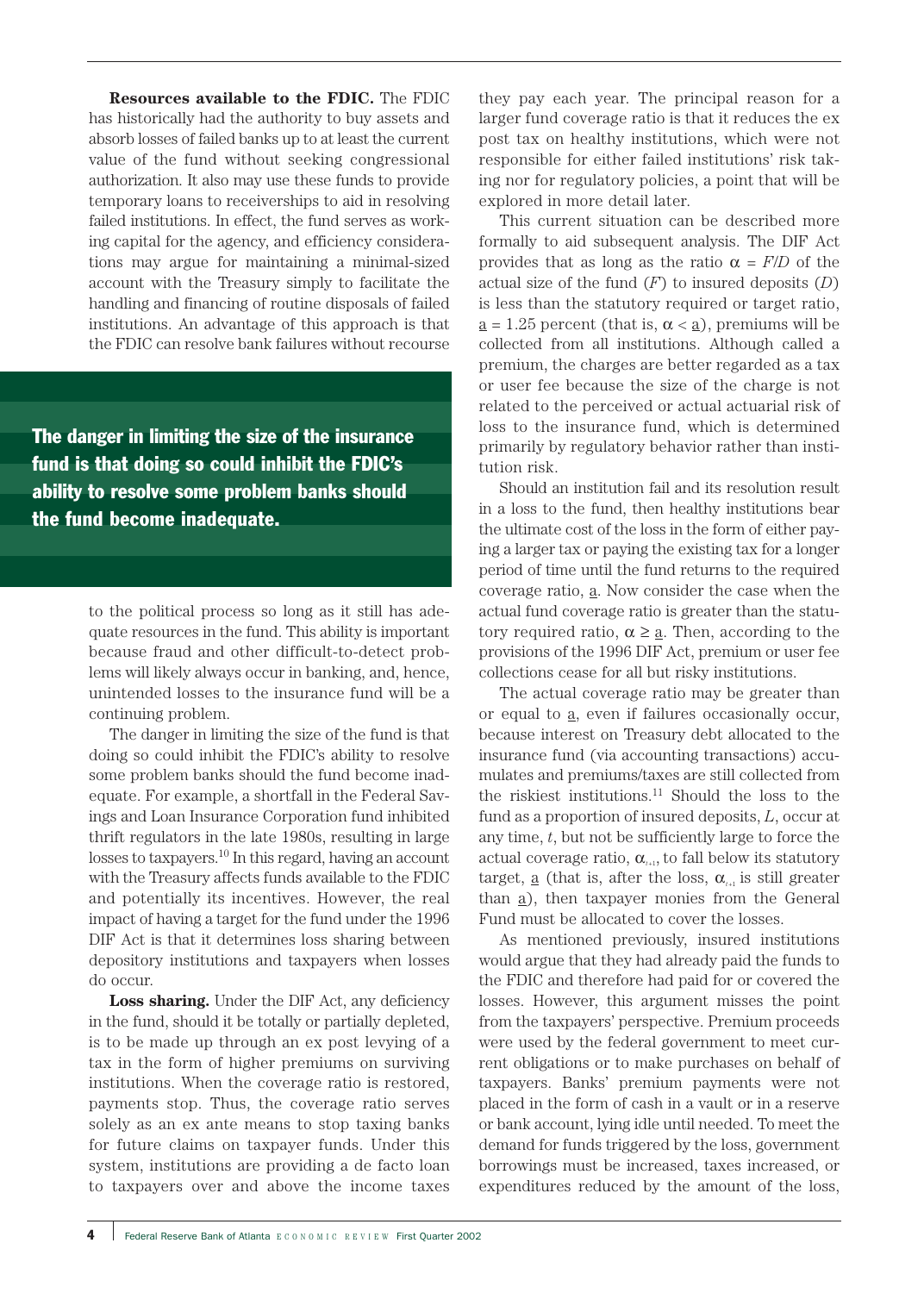and this obligation is the taxpayers' under the terms of FDICIA. Moreover, these losses will be reflected as a cost to the federal government in the government's budget.

If losses, *L*, are sufficiently large so that after the resolution the actual coverage ratio falls below its statutory target ( $\underline{a} \geq \alpha_{\mu}$ ), then losses are shared between taxpayers and surviving depository institutions as follows. The proportion of the loss, *s*, represented by the extent to which the existing coverage ratio exceeds the target or statutory ratio,  $s = a - \alpha$ , is borne by taxpayers. The additional or remaining proportion of the loss,  $L - s$ , is paid for over time by surviving depository institutions until the fund is restored to its statutory target coverage ratio.<sup>12</sup>

In order to continue collecting risk-related premiums, supposedly to control its risk exposure, the FDIC has proposed rebating excess premiums whenever the fund exceeds the statutory target by some fraction. Such a proposal, again, has important loss-sharing implications. For example, if there is a cap on the coverage ratio,  $\overline{a}$ , such that once the ratio exceeds the critical value  $\underline{a} \geq \overline{a} \geq \alpha$ , premiums are rebated to insured institutions. Instituting a cap on the coverage ratio puts a ceiling on the amount of losses that are borne by taxpayers and shifts more risk in any given year to surviving insured institutions. The lower the value of the cap relative to the statutory target level, the smaller are the losses borne by taxpayers and the larger the losses borne by surviving insured institutions.

**Loss bearing and incentives.** Public policy preference for shifting losses to taxpayers versus imposing additional costs on surviving institutions should depend on a couple of factors. First, it must be recognized that the FDIC (or the responsible regulatory agency) is acting as an agent for those bearing the loss. It has been demonstrated that losses are shared between taxpayers and insured institutions and that the relative burden shares are determined primarily by the target coverage ratio relative to the actual coverage ratio. The theory of relationships between principals and agents in a business setting suggests it is critical to attempt to align regulatory incentives with those bearing

the losses and to ensure the regulatory agencies' accountability to those on whom losses are being imposed.13 Under current FDICIA requirements, responsible regulatory agencies must report and answer to Congress for any material losses to the insurance fund. Congress, in turn, acts as a delegated agent for taxpayers to monitor agency performance and hold agencies accountable when they fail to follow prompt correct action and least cost resolution of failed institutions.

Conceptually, the incentives of Congress and taxpayers should be clearly aligned since any loss to taxpayers will be reflected in the current year's fiscal budget. If a target exists for the fiscal balance (surplus or deficit), Congress will have a strong incentive to be concerned about and to monitor regulatory agency behavior because failure to close insolvent institutions could impinge upon tax or spending programs. Furthermore, a statutory mechanism exists for holding the regulatory agencies accountable to the Congress.

It is less clear how regulatory agencies' incentives align with those of surviving depository institutions when regulatory failure to close institutions imposes potentially large losses on those institutions. One could argue that these incentives are not necessarily well aligned and may also have undesirable effects on systemic risk. Congress, for example, clearly has little incentive to discipline regulatory agencies when they impose costs on depository institutions. Institutions do not vote, and, moreover, they are perceived to be better able to bear the costs than taxpayers are.14 On the other hand, adjusting premiums to impose the current year's losses on the surviving banks will clearly affect earnings and returns to shareholders. Thus, banks may be motivated to use their political power to support timely resolution of the failed banks, thereby minimizing surviving banks' cost of deposit insurance.

The downside of imposing losses on banks is, as Powell (2001) points out, that the demand for funds to resolve failed banks is likely to occur at times when the entire banking system is under financial distress, such as during recessions. Imposing additional costs on already weakened institutions would act to tie the

<sup>10.</sup> White (1991), for example, documents the ways that the Federal Home Loan Bank System adopted policies of forbearance that ultimately resulted in large losses to the Federal Savings and Loan Insurance Corporation and taxpayers.

<sup>11.</sup> Currently, the FDIC is collecting premiums from only about 8 percent of insured institutions, according to Murton (2001).

<sup>12.</sup> How quickly the fund is rebuilt, apportioning losses across surviving institutions, may have solvency and systemic risk implications.

<sup>13.</sup> See Jensen and Meckling (1976) for a discussion of the theory of principals and agents as applied to firms.

<sup>14.</sup> Institutions and their principals do make campaign contributions, but these have become relatively limited as a result of campaign financing reforms.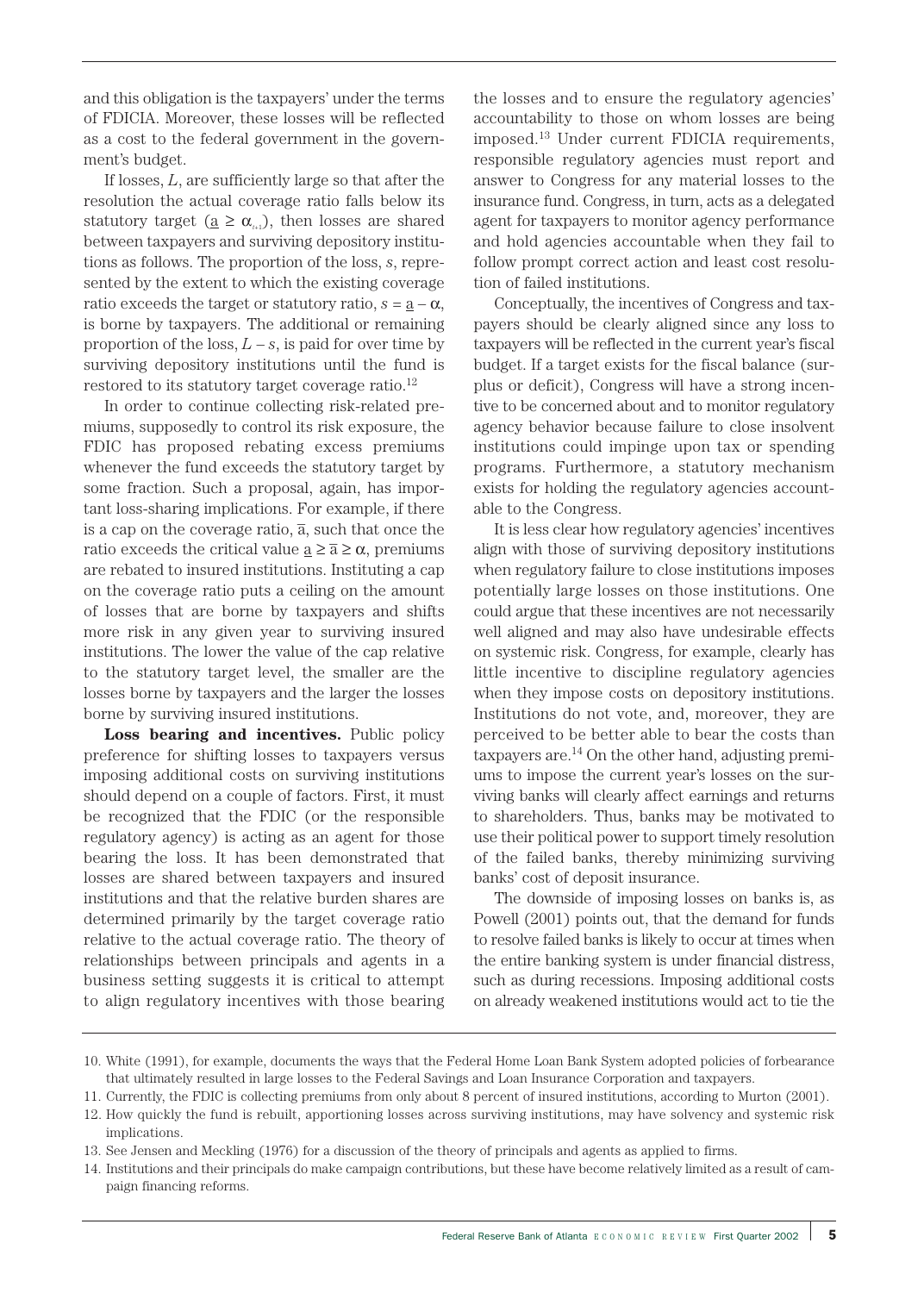## BOX 1

#### The Federal Deposit Insurance Corporation Improvement Act

FDICIA contains a number of provisions designed to limit the costs of bank failure, especially the costs to the deposit insurance fund. In addition to some widely discussed changes, such as prompt corrective action, the act has some other provisions that are not widely understood and that have greatly changed the nature of how deposit insurance is administered (see Carnell 1997a, 13). The most important features incorporated in FDICIA are the clear setting of regulatory priorities, the changes to the incentive structure facing supervisors, providing regulatory discretion to intervene before an institution becomes insolvent, and eliminating the discretion to engage in regulatory forbearance.

## Prompt Corrective Action

The prompt corrective action (PCA) provisions of FDICIA provide a series of mandatory and optional supervisory responses to declining bank capital adequacy ratios. For example, the provisions mandate that supervisory scrutiny should escalate progressively and specify a series of supervisory responses to be taken as a bank's capital declines.

Banks whose capital significantly exceeds the minimum required level are labeled well capitalized. PCA imposes only two limits on all banks, including well-capitalized banks, that are not in some other way operating in an unsafe or unsound condition or engaging in an unsafe or unsound practice. One limit is that a bank cannot pay dividends or repurchase shares if doing so would result in being undercapitalized after the payment. The other limit is that the bank also may not pay management fees if it would become undercapitalized after the payment.

Banks with capital adequacy ratios that meet the minimum required levels are labeled adequately capitalized. Section 301 of FDICIA limits the ability of banks that are merely adequately capitalized to obtain brokered deposits.

Banks with capital adequacy ratios below the minimum required level are considered undercapitalized. Prompt corrective action provisions mandate that an undercapitalized bank must submit a capital restoration plan for approval by its federal supervisor. Undercapitalized banks are not allowed to increase their average total assets over a quarter unless the growth is consistent with an approved capital restoration plan and the bank's tangible equity-to-asset ratio is increasing at an acceptable pace. Similarly, undercapitalized banks may not acquire or merge with another company or establish or acquire additional branches unless they have an approved plan.

A bank whose capital adequacy ratio is significantly below the minimum is classified as significantly undercapitalized. Significantly undercapitalized banks are subject to all of the restrictions on undercapitalized banks. In addition, supervisors are instructed to take one or more of several actions, including (1) requiring recapitalization by equity issuance of acquisition, (2) restricting transactions with affiliates, (3) restricting the interest paid on deposits, (4) imposing stricter asset growth restrictions than those imposed on undercapitalized banks, (5) improving management by changes in the board of directors or senior executive officers, (6) prohibiting deposits by correspondent banks, (7) requiring prior approval for capital distributions by the bank's parent holding company, and (8) requiring the bank to divest one or more subsidiaries or the bank holding company parent to divest the bank. The bank also may not pay bonuses or increase base compensation beyond the level of the prior twelve calendar months without supervisory approval.

The capital adequacy measures used for the above four PCA categories and the cutoff values for each measure are to be determined by federal bank supervisors. PCA provisions specify that any bank whose ratio of tangible equity capital to total assets is less than 2 percent is automatically deemed critically undercapitalized; the provisions also allow regulators to use other capital adequacy measures to establish the cutoff. Critically undercapitalized banks are subject to all of the restrictions on significantly undercapitalized banks. In addition, critically undercapitalized banks may not pay interest on their subordinated debt without supervisory approval. Moreover, FDICIA specifies that the appropriate bank supervisor should appoint a receiver within ninety days of a bank's becoming critically undercapitalized unless the supervisor and the FDIC agree that some other action would better achieve the goal of minimizing the long-run loss to the deposit insurance fund.

Another significant change under FDICIA is the authorization to close banks with positive levels of measured book capital combined with encouragement to use that authority.<sup>1</sup> PCA provisions provide that banks with capital-to-asset ratios of less than 2 percent may be treated as insolvent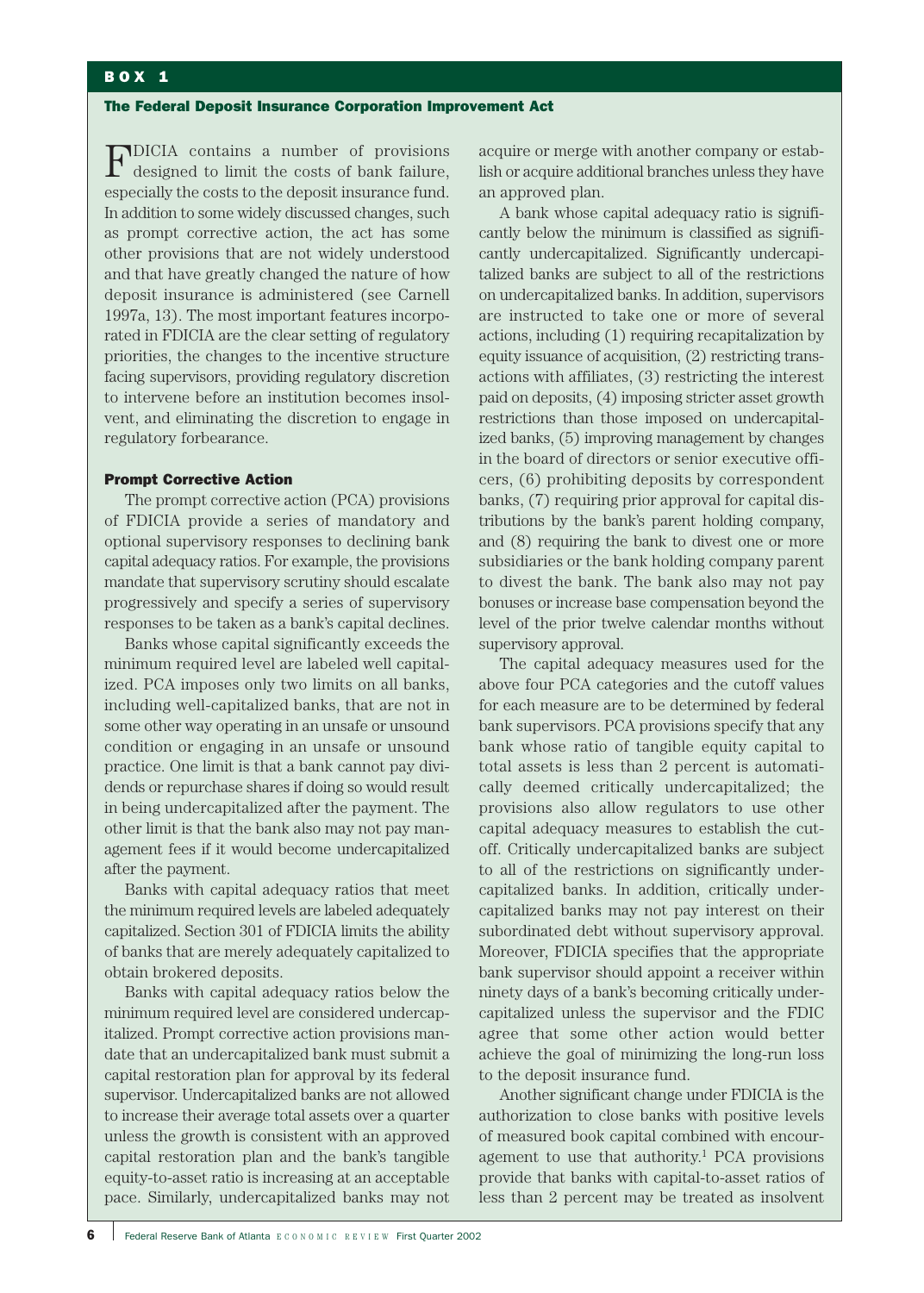and resolved. This threshold recognizes that the value of bank assets is often overestimated and that the act of closing a bank may cause a decline in the value of those assets.2

FDICIA also recognizes a number of qualitative factors that supervisors may use to justify disciplinary actions. Furthermore, in measuring net worth, FDICIA requires supervisors to use standards at least as stringent as those in generally accepted accounting principles (GAAP). The supervisors already had the authority to set accounting standards that were as stringent as or more stringent than GAAP; the change is that FDICIA sets GAAP as a lower bound on accounting requirements. FDICIA goes even further, however, with respect to bank accounting standards by urging the agencies to "provide supplemental disclosure of the estimated fair market value of assets and liabilities, to the extent feasible and practicable." $3$  This guideline reflects the recognition that ultimately economic net worth, not book or account net worth, is the source of value to shareholders and protects the insurance fund.

## Least Cost Resolution

FDICIA also mandates that failed banks be resolved in the least costly way possible, a stipulation that generally requires the FDIC to resolve banks in the way that imposes the least cost on the insurance fund. This provision is generally understood to limit the FDIC's ability to absorb losses that would otherwise be borne by uninsured depositors and nondeposit creditors. In many cases prior to FDICIA, the FDIC had protected uninsured depositors through the use of purchase and assumption transactions, assisted mergers, and so on. These protections were not mandated by law but rather reflected the agency's long-standing practices and interpretation of its responsibilities. One consequence of the pre-FDICIA policy was to reduce the incen-

tives of outside creditors to monitor and care about their risk exposure, thereby reducing a potentially effective source of market discipline.

#### Risk-Based Premiums

One of FDICIA's key provisions that has received the most attention is the authorization of riskbased insurance premiums. Heretofore, the FDIC was required to charge the same premiums to all banks regardless of their risk profile. While most economists would argue that risk-based premiums are desirable, the force of this provision was weakened by subsequent legislation (the Deposit Insurance Funds Act of 1996), which eliminated premiums for healthy institutions once the insurance fund reached the required 1.25 percent ratio of assets to insured liabilities.4

#### Agency Incentives

FDICIA ultimately depends on bank supervisors to limit losses to the insurance fund. Such losses will result whenever an institution is closed after its net worth becomes negative. Measuring and monitoring an institution's net worth is the responsibility of the primary regulator, as is closing the institution when its net worth reaches the threshold level.

FDICIA tries to provide incentives for supervisors to minimize the cost of bank failures to the insurance fund by providing for mandatory review by the agencies' inspector generals of bank failures whenever the fund incurs a material loss (where a loss is defined as material if it exceeds the greater of \$25 million or 2 percent of the institution's total assets at the time of resolution). Further, these reports are to be a part of the public record. However, there is no governance mechanism that holds the FDIC or other regulatory agencies responsible to those upon whom losses are imposed. Interestingly, however, this issue and related ones have not proved to be part of the public debate on deposit insurance reform.

<sup>1.</sup> One reason that regulators tended not to close an institution before it became insolvent was their concern about being accused of confiscating equity holders' property, which generally is against the U.S. Constitution.

<sup>2.</sup> William Seidman, former chairman of the FDIC, has argued that the value of a bank's assets may decline by as much as 25 percent when the bank is taken over by the FDIC. See Eisenbeis and Horvitz (1994), James (1991), Bovenzi and Murton (1988), and Brown and Epstein (1992).

<sup>3.</sup> The accounting reforms are in Section 121 of FDICIA, which adds a new section 36 to the Federal Deposit Insurance Act.

<sup>4.</sup> The Deposit Insurance Funds Act of 1996 prohibits the FDIC from assessing banks and thrifts unless they "exhibit financial, operational, or compliance weaknesses ranging from moderately severe to unsatisfactory, or are not well capitalized," as long as a fund's reserve ratio exceeds (and is expected to remain above) the designated reserve ratio. This provision has the effect of preventing the FDIC from collecting premiums on well-capitalized banks that are rated satisfactory by the supervisors.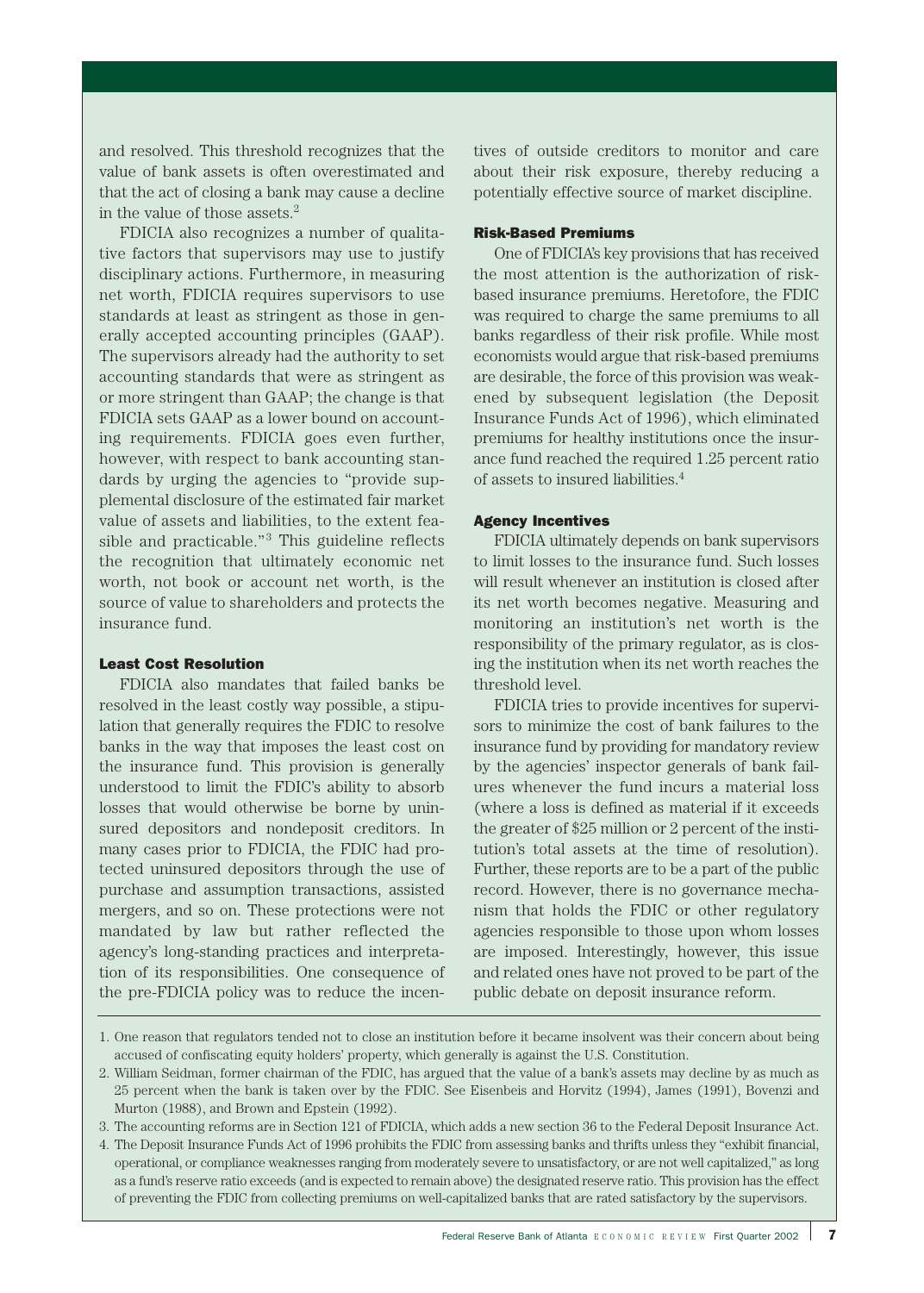health of financial institutions together and make their returns and likely failures more correlated. Sound financial institution policies would argue that regulatory agencies should seek to make failures isolated and independent events, both in actuality and in the minds of the public, so as to reduce the chances that systemic events and runs occur.

In the end, the choice of imposing costs on institutions or taxpayers hinges on a judgment about the relative strengths of the incentives of taxpayers or banks to bring and exert pressure on Congress to monitor and discipline the regulatory agencies. Given that Congress is more likely to respond to budget

The source of loss to the deposit insurer that poses the greatest risk of large losses to the fund is supervisory failure to act promptly when losses are identified.

> pressure, a case can be made for a lower, rather than a larger, fund, and, if pushed to the extreme, an argument may be made for no fund at all.

> Given Isaac's (2001) observation that the fund is really just a scorecard, the existence of the fund could mislead some into believing that the resources available to deal with failed banks are limited to the size of the fund. However, given that the losses are first covered out of the General Fund and that deposit insurance ultimately rests on the full faith and credit of the government, there is little case to be made for earmarking a contingent set of claims on the fund keyed to bank tax or premium payments.15 Thus, the case for maintaining a deposit insurance "fund" in an accounting sense rests on the need for the FDIC to have access to working capital to resolve failed banks without requiring a special appropriation by Congress for every resolution. However, the requirements for a working capital fund would not necessarily result in the same optimal level as that which would result from viewing the fund as banks' paid-in capital to cover future losses.

# Premium Structure, Transparency, and Monitoring

The purpose of collecting risk-based premiums is to make banks bear the expected value of the losses that they would otherwise impose on the FDIC. Thus, the starting place for evaluating premium structure is understanding the determinants of losses to the deposit insurer.

**Determinants of insurance losses.** Under the current provisions of FDICIA, the deposit insurance fund should suffer little or no losses as a result of bank failure provided that (1) the bank's losses are incurred slowly over time, (2) the supervisors identify losses as they occur, and (3) the supervisors act promptly. Thus, if the FDIC suffers significant losses from a bank failure, one or more of these conditions must not have held.

If a bank experiences sudden large losses, the supervisors may not be able to act in time to prevent costly failure. However, a prudent bank with a diversified portfolio should not be exposed to sudden large losses, and, indeed, such losses are rarely the cause of bank failure. In this regard, one of the benefits to bank management of conducting stress-testing simulations is to better understand the vulnerabilities ex ante to extreme risks from different sources.

Supervisors may fail to identify losses because a bank is deliberately seeking to hide the loss; that is, the bank is engaging in fraud. Fraud is a serious problem for the deposit insurer at smaller banks, where executing the fraud may require the cooperation of only a few bank insiders. However, fraud is more a shareholder concern than a deposit insurer problem at larger banks with reasonable internal controls, where a large number of individuals must cooperate to produce losses that would cause a bank to fail.<sup>16</sup>

Supervisors may also underestimate the magnitude of losses for some assets because of the difficulties in valuing likely credit losses for many loans, in pricing some complex financial transactions, and in assessing exposure to certain types of operational and portfolio risks. While some problems in valuing financial claims are inevitable, the intent of FDICIA was to force early resolution of the conflicts while the bank still has sufficient capital to be viable. This intent was the major rationale for establishing capitalbased tripwires, which both legitimize strong regulatory intervention and channel regulatory discretion toward generally healthy but weakened institutions before it becomes too late. The difficulty of valuing assets also provides a strong reason for perhaps considering raising the tripwire thresholds and for increasing the critical 2 percent capital threshold at which troubled institutions are closed.

The final source of loss to the deposit insurer, and the one that poses the greatest risk of large losses to the fund, is supervisory failure to act promptly when losses are identified. Box 2 discusses some of the ways FDICIA addressed this problem,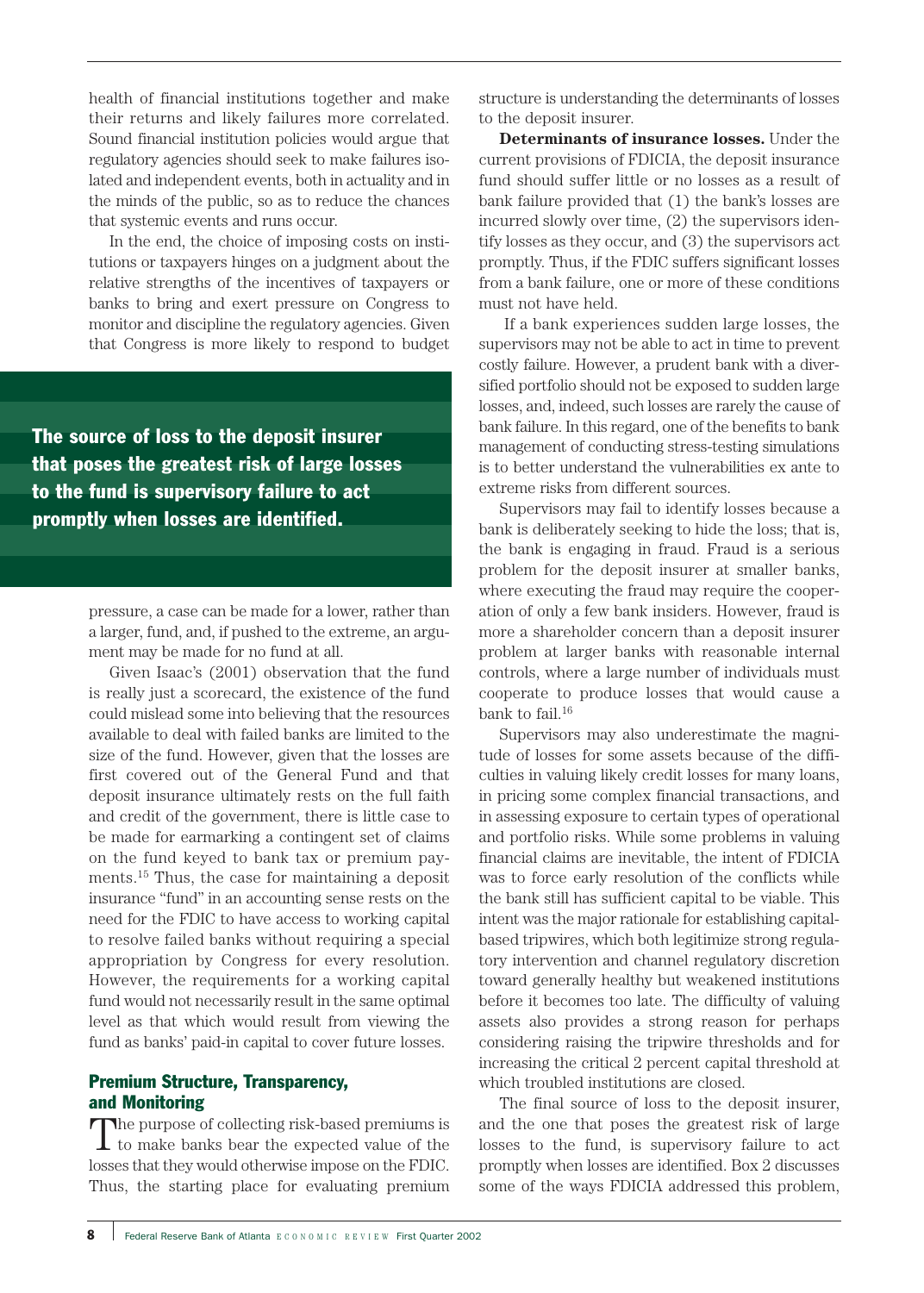including explicitly setting a goal of minimizing losses to the deposit insurer, prompt corrective action, inspector general reviews of material losses, and boosting market discipline via least cost resolution.

**Pricing the risk to the deposit insurer.** Because regulatory behavior and not institution risk profiles is the primary source of the risk of loss to the insurance fund, it makes little sense from an insurance-risk perspective to base deposit insurance premiums primarily on institution risk. There is an argument for charging premiums for risk, but it rests on a completely different foundation than that typically advanced by academics. Regulatory agencies charged with monitoring the solvency of depository institutions are faced with a number of alternatives. At one extreme, they could engage in continuous supervision and monitoring. Doing so would not only be costly but also would probably be wasteful of resources. At the other extreme, agencies might not monitor at all and would simply pay off losses as they occur. This alternative too might be wasteful and clearly would lead banks to moral hazard behavior and risk taking. Regulators need, therefore, to balance the expected costs of supervision and monitoring and the risks that institutions may become economically insolvent between examinations. This risk is a function of the ease and costs of monitoring, the transparency of the accounting system, and the short-run risk-taking propensities of insured institutions between examinations. Also, because experience is proving that not all realized risks can be readily detected, some portion of the FDIC's price should reflect the fact that not all the actuarial risk is solely related to the time between examinations.

From the perspective of ensuring transparency, the rationale for premiums that vary across banks is transformed from pricing exclusively for risk to pricing based primarily on transparency. As mentioned previously, a portion of the FDIC's premium levy may still reflect multiperiod risk because the fund may incur some losses when a bank fails and because its condition was not detected at the time of the previous examination. However, the primary

factor would be banks' transparency. Banks that are relatively easy to value would pay lower insurance premiums. At the limit would be banks that invest solely in marketable assets (such as money market mutual funds), where the potential loss could be trivial. Conversely, banks that are harder to value would pay higher fees reflecting their potential to incur greater losses before their problems are recognized. Moreover, the incentive created by deposit insurance premiums could be augmented by examination charges that reflect the frequency and difficulty of the examination process (see Flannery 1991). Continuous monitoring of the net worth of all depository institutions is extremely costly, so risk-related premiums serve the function of balancing the costs of monitoring versus the chance that losses will materialize between examination periods.17 Presumably, the less risky and complex an institution's portfolio is, the lower the costs of monitoring.

#### Other Deposit Insurance Reform Issues

Several other reform issues have been proposed by either the FDIC or industry representatives. These include merging the deposit insurance funds and expanding deposit insurance coverage.

**Merging the BIF and SAIF insurance funds.** Given that there is no insurance fund with resources set aside to be used in resolving losses and that deposit insurance is not really insurance, proposals to merge the bank insurance fund (BIF) and the Savings Association Insurance Fund (SAIF) would seem to be merely a bookkeeping issue of secondary importance. The reason that the merger issue arises at all is that their separate existence and the size of the BIF and SAIF relative to insured deposits determines both the amount of the tax paid by member institutions in the form of premiums and how losses are shared in the event that the coverage ratio falls below the mandated level.

While the issue is relatively unimportant, the weight of the arguments favors merging the two funds for reasons given by Chairman Powell (2001)

<sup>15.</sup> Some would argue that under FDICIA, taxpayers incur an insurance liability or loss only when the equity of the banking system is exhausted. The previous analysis suggests that this idea is not quite correct. Moreover, it is both unrealistic and unlikely that the government would let the banking system be destroyed before stepping in. Clearly, the government has recently intervened on behalf of the airline industry in the aftermath of September 11, and there is less of a statutory mandate and history to bail out that industry than there is for banking.

<sup>16.</sup> Allied Irish Banks reported a \$750 million loss from currency losses hidden by bogus offsetting trades, according to Fuerbringer and Kilborn (2002). They report that these large losses caused the bank's stock to fall 16 percent after the announcement in New York trading. Nevertheless, the bank expects to report positive profits for all of 2002, with the aftertax consequence of the losses causing the firm's profits to drop from \$865 million in 2001 to an estimated \$348 million in 2002.

<sup>17.</sup> See Flannery (1991) for a discussion of these trade-offs. See Shadow Financial Regulatory Committee (2000a) for a slightly different view.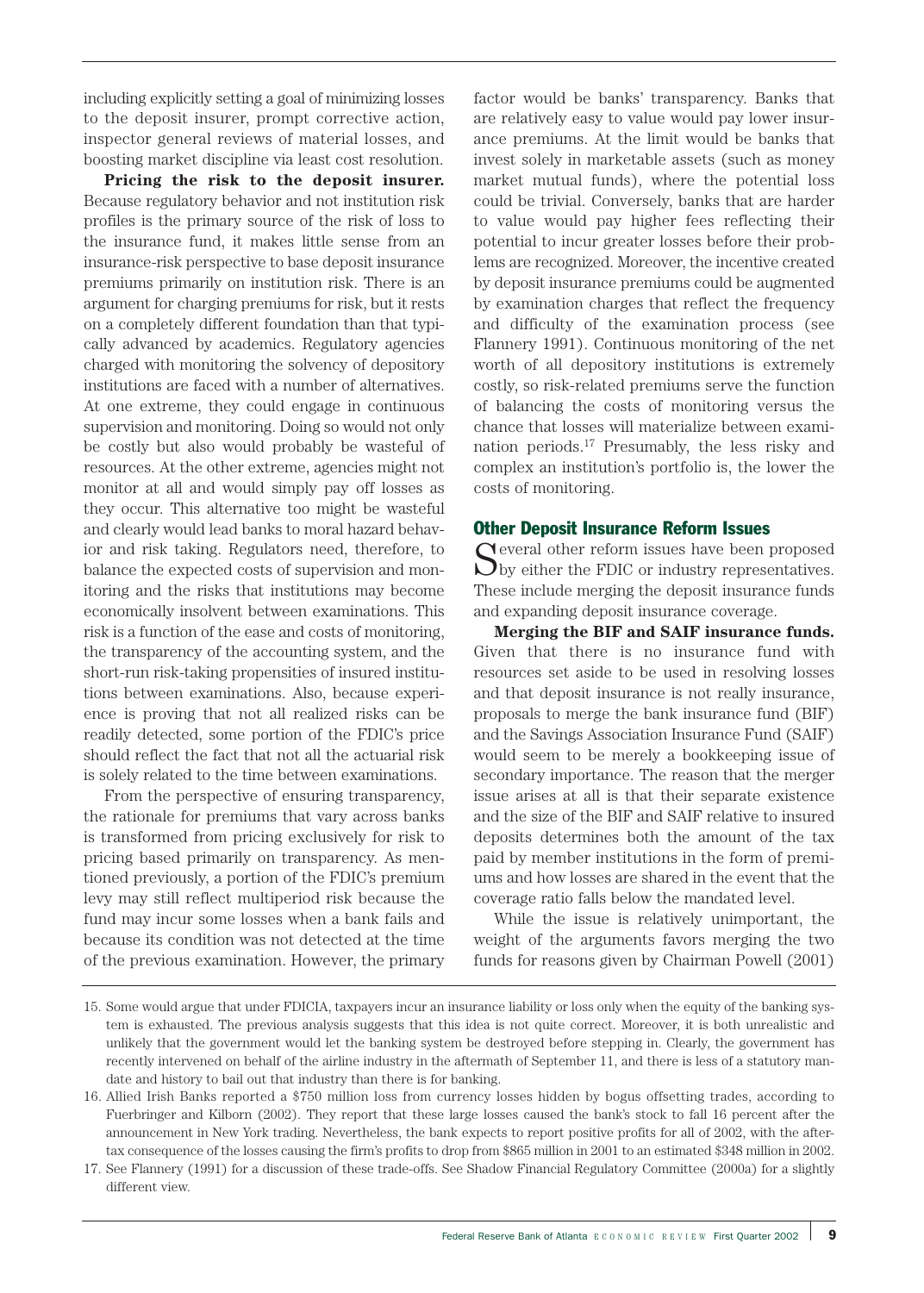in his recent testimony.18 Powell proposes merging the funds for several reasons. First, many institutions hold both BIF- and SAIF-insured deposits, and he notes that there is now a substantial overlap between the types of institutions insured by each system. Merging the funds would eliminate the costs for jointly insured institutions to track their BIF- and SAIF-insured deposits separately. Second, there is no longer the distinction (when the funds were originally established) that savings and loan associations were insured by the SAIF and commercial banks by the BIF. Because of mergers and acquisitions, more than 40 percent of the deposits

Minimizing the losses from failed banks is critical to minimizing the social costs of bank failure and eliminating moral hazard behavior.

> insured under the SAIF are now held by commercial banks, and many thrifts are insured by the BIF. Third, merging the systems would simplify the structure and take away incentives for institutions to try to arbitrage the two funds' premium schemes over time. The potential for arbitrage exists because the two funds currently have different coverage ratios; thus, similar incidences of failure would differentially trigger changes in the premiums collected. For this reason, institutions at the margin would be tempted to arbitrage their insurance coverage away from the fund with the lower coverage ratio.

> **Indexing the deposit coverage limit to a price index.** Smaller banks, in particular, have long believed they are at a competitive disadvantage in raising funds in markets against the nation's largest banks ever since the Continental Illinois Bank failed in 1984 and the eleven largest banks were declared to be simply too big to fail (Sprague 1986). Too-bigto-fail policies effectively provided 100 percent insurance coverage to depositors and other creditors, thereby reducing creditor risk exposure, lowering large institutions' cost of funds, and providing incentives for insolvent institutions to engage in moral hazard behavior.

> Powell argues that deposit insurance coverage levels should be indexed to inflation to preserve the real value of deposits eligible for coverage. He con-

tends that doing so would not increase the size of the safety net but would instead prevent its shrinkage. He also believes that Congress should consider increasing the coverage limits for IRA and Keogh retirement savings accounts to provide greater wealth protection for individuals' retirement savings.

It is widely recognized that one consequence of raising the insurance limits to \$40,000 in 1970 and then to \$100,000 in the 1980s was to reduce depositors' incentives to monitor their risk exposure and to exert market discipline on institutions. The higher insurance levels also arguably induce risky institutions to engage in moral hazard behavior by bidding up deposit rates and taking on more risk as their net worth declines (see Shadow Financial Regulatory Committee 2000b).

Indexation of deposit insurance limits, as the FDIC proposes, would effectively insure real deposits. But such an increase is simply not necessary. If regulators close institutions as FDICIA requires, then all creditors, except equity holders, should suffer little or no losses from failure, except in the case of fraud. To argue that increased coverage is necessary is tantamount to regulators' admitting that they have no intention of closing institutions, as FDICIA mandates.

## What Are the Real Issues?

This discussion has argued that the usual issues debated concerning FDIC reforms are not really central to the performance of the deposit insurance system and indeed that, if implemented, some of the more widely discussed proposals would be harmful.19 If so, then what are the "real issues?" This study contends that the primary issue is strengthening the incentives to resolve failures at the lowest cost to the FDIC. After FDICIA went into effect, FDIC records indicate that losses from 1992 through the second quarter of 2001 on bank failures to the BIF were 10.8 percent of assets in the aggregate and that thrift institution losses to the SAIF (excluding Superior) were 4 percent of assets. On a yearly basis, losses on BIF-insured failures during this period ranged from 8 percent to 61 percent, and for SAIF-insured failures, from 2 percent to 63 percent.

Admittedly, while some of the risks may be difficult to detect, the large losses the FDIC has borne with some failures, including Superior Bank, suggest that in at least some cases the rewards to supervisors of engaging in forbearance exceed the costs. FDICIA sought to realign the incentive structure, for example, by requiring in Section 131 of the act that material losses be investigated by the agencies' inspector generals with public disclosure.20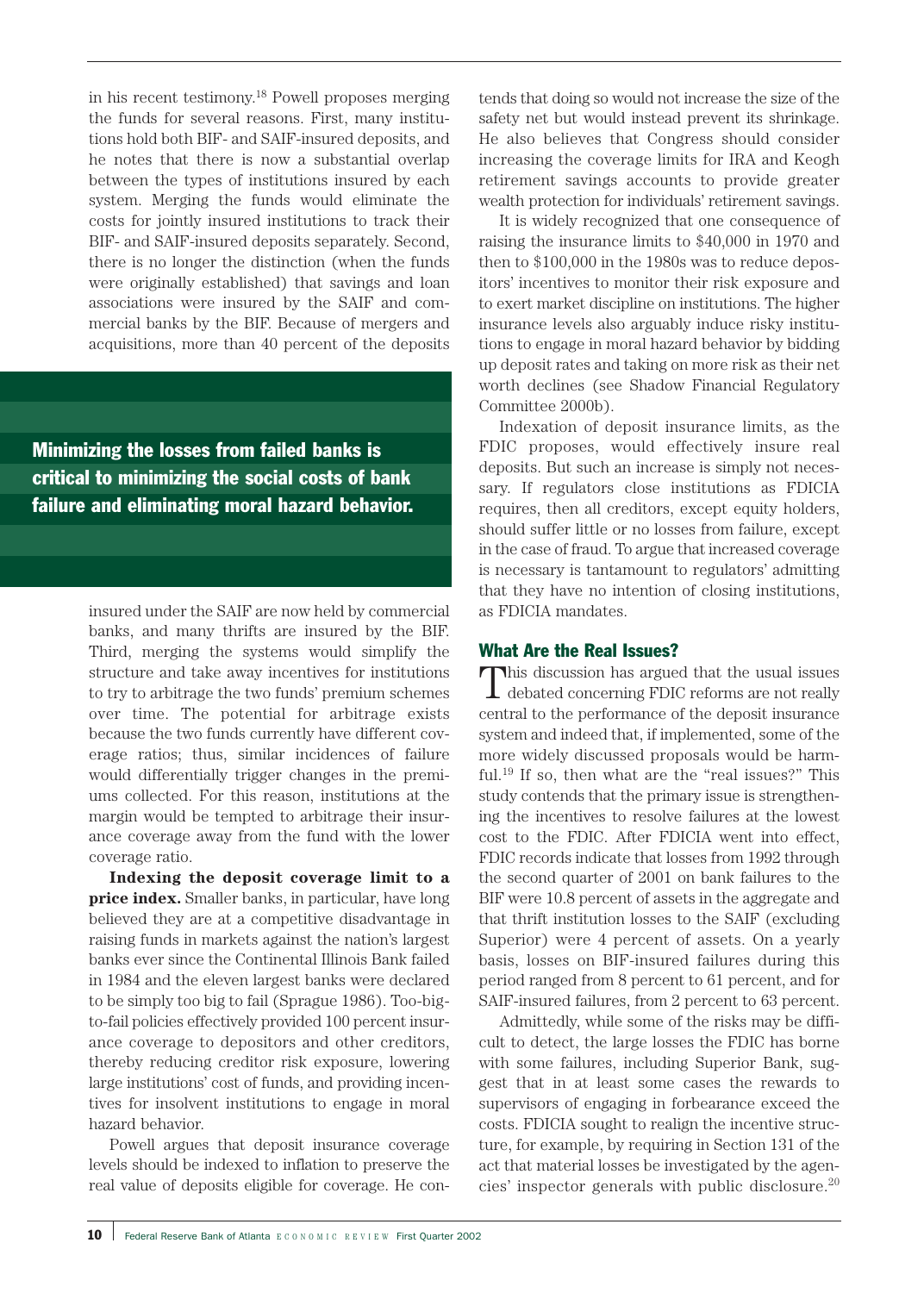However, this incentive is apparently insufficient. Thus, further consideration of the supervisory incentive system appears desirable.

The first principle may be to do no harm in the sense of making changes that further misalign incentives. Because there is no insurance fund, any losses borne by the FDIC flow through to the federal government's fiscal budget for the current year. The risk of changes in the deficit due to bank failures provides an incentive for Congress to monitor bank supervisors even if banks are likely to pay the entire cost of deposit insurance over some longer horizon.21 Thus, bank premiums should not be tightly linked to the cost of bank failures in the current year in order to give Congress an incentive to monitor the supervisors.

A useful step forward would be to implement FDICIA's mandate in Section 121 to develop and implement supplemental disclosure of the fair market value of banks' assets and liabilities. Academics have long argued that increasing the transparency of bank risk taking is one way to improve regulators' ability to monitor bank risk exposure. Immediate action to provide for fair market value disclosure could improve transparency, allowing outside parties to better monitor the regulators' performance. Further, the disclosure of fair market valuations would help concentrate supervisory and bank attention on changes in the economic value of banks rather than on the manipulation of historic costaccounting figures to produce desired levels of book capital. Moreover, the intent should be to move to fair-value accounting for the purposes of prompt corrective action (see Box 1) as supervisors and banks become more familiar with the concepts.<sup>22</sup>

While a focus on fair-value statements could be a significant improvement, the adoption of fairvalue accounting will not be sufficient by itself to implement the intent of prompt corrective action. For example, a significant part of the losses at Superior Bank occurred in assets that were required to be accounted for at fair value but for which fair value was substantially overestimated. Even with fair-value accounting, supervisors must be willing to demand accurate valuations and insist on timely revaluations when material errors are discovered. Thus, an insistence on accurate valuations is an important part of any reform. Moreover, the nature of these valuations and, in particular, reliance upon accruals versus actual cash flows may reflect the going-concern value of a banking organization but may not reflect the value of assets available upon liquidation or closure.

A full solution to the incentive problem requires further consideration and likely will require a package of steps. This package should contain measures to increase both the political and financial costs of engaging in forbearance. FDICIA's provisions to require special assessments of banks in certain cases of large bank failure are designed to encourage banks to put pressure on supervisors to avoid costly failures.23 However, these provisions have an offsetting effect of reducing Congress's incentive to monitor the supervisors. This effect may be small

<sup>18.</sup> See Kaufman (2001b) for a discussion of the case for creating insurance funds for each bank supervisor as a method to increase pressure on bank supervisors to minimize losses.

<sup>19.</sup> Blackwell (2002a, b) reports on an FDIC-commissioned study of private reinsurance for the FDIC. The benefits of obtaining reinsurance would be twofold: to spread the risk of loss and (as a "senior FDIC official" said in an interview) to gain, from the pricing of the reinsurance, "a valuable free-market perspective on the risk of loss banks and thrifts pose" (2002a, 1). However, the analysis in this article suggests that neither of these benefits would be significant. The risk of loss is already spread throughout the banking system, which is effectively providing its own reinsurance. It is not clear how that capacity would be significantly increased by reinsurance, nor is it clear how reinsurance would affect regulatory incentives to close economically insolvent institutions or to engage in least cost resolution since any premiums would be passed on to the industry by the FDIC, either directly or indirectly. Finally, the primary risk that would be priced by a private reinsurer is regulatory risk and not market risk. Blackwell (2002b) quotes George Kaufman as saying, "Reinsurers have to guess how well the FDIC will act. This is a problem you don't have in other types of reinsurance. In terrorism insurance, victims are not in control of the terrorists" (2002b, 4).

<sup>20.</sup> FDICIA defines a material loss as the greater of \$25 million or 2 percent of the institution's total assets at the time the FDIC was appointed receiver or initiated open bank assistance.

<sup>21.</sup> This condition should hold if the scorecard (insurance fund) has sufficient funds to pay the loss without increasing premiums. The condition will also hold even if the scorecard has insufficient funds so that banks will have to pay in the future provided that the congressional discount rate on future payments is greater than the interest rate at which bank obligations are cumulating.

<sup>22.</sup> The Financial Accounting Standards Board (FASB) has been working on revisions to generally accepted accounting principles (GAAP) that would mandate the use of fair-value accounting for all financial instruments. Its preliminary views were published in FASB (1999).

<sup>23.</sup> The provisions for rebuilding the fund in the event that least cost resolution is suspended are in Section 141 of FDICIA.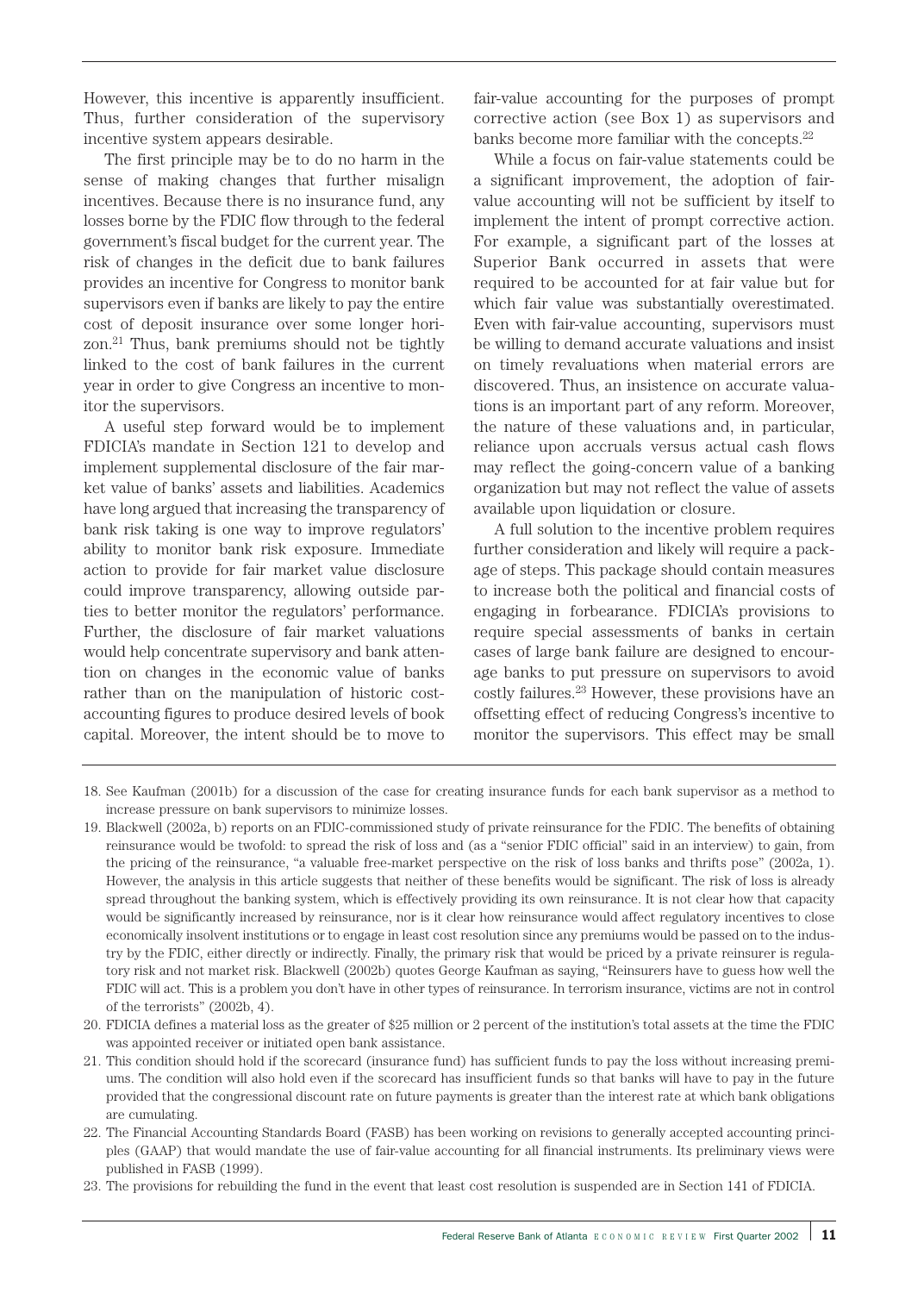## BOX 2

#### Preventing Bank Failure versus Preventing Failure with Large Losses

The prompt corrective action (PCA) provisions of FDICIA are based on one explicit goal: "to resolve the problems of insured depository institutions at the least possible long-term cost to the deposit insurance fund."1 These provisions are predicated on the fact that losses are imposed on the insurance fund or other institutions only if an institution is closed after its net worth becomes negative. Losses in the thrift industry were especially large during the 1980s because the Federal Home Loan Bank Board pursued policies of regulatory discretion and forbearance by permitting economically insolvent institutions to continue operating. To avoid a recurrence of this problem, FDICIA enhances supervisors' ability to intervene before a bank becomes insolvent as its net worth declines and to close it before equity capital drops below zero (see Eisenbeis and Horvitz 1994).

A policy of early closure considerably reduces the risk of large losses to the fund by closing banks before the losses can become substantial. A potential cost of such a policy is a higher rate of bank failure because some banks will be closed that would otherwise return to health in time. Arguably, there is no trade-off in the long run if eliminating the subsidy to bank risk taking induces banks to operate more prudently. However, in the short run there is a clear trade-off with FDICIA opting for more, but less costly, failures. Setting aside the long-term trade-off, did the authors of FDICIA make the right choice?

The closure of a bank clearly imposes an opportunity loss on the bank's owners and managers. The bank might return to financial health, in which case the owners' holdings will have value and the manager retains his job. However, these are not compelling public policy arguments for keeping an insolvent or almost insolvent bank from failing if the cost is increased risk and losses to taxpayers should the gamble not pay off. A bank's owners and managers made the portfolio choice decisions that led to its financial condition. If they believe its economic prospects justify its continued existence, then owners should try to recapitalize the bank.

Keeping the bank open creates a situation of asymmetric gains and losses in which the owners and managers retain the benefits if the bank returns to financial health but others—mostly uninsured creditors, the deposit insurer, and taxpayers—bear even larger losses if the bank fails. This asymmetry creates moral hazard behavior. Kane (1989) argues that good public policy should not give bank owners and managers free options at the expense of the insurance fund and the taxpayer.

Closing an insolvent bank may also impose losses on some creditors. However, the probability of large losses to creditors in aggregate (including the deposit insurer) will be minimized if the bank is resolved close to the point at which it is becoming insolvent rather than waiting until its net worth is clearly negative.<sup>2</sup> Those creditors with the most junior claims, such as subordinated debt holders, might benefit from regulatory forbearance keeping the bank open if the bank's losses are already sufficiently large to impair their claims. However, keeping a bank open to protect these creditors is, in effect, giving them an option similar to that being given to bank owners and managers, in which the cost of the option is being borne by all other creditors. Again, such forbearance is not good public policy.

Externalities from such a closure exist only if payments cannot be made or if default imposes losses on other institutions. Thus, public policy should focus exclusively on those losses due solely to failure that impact third parties with limited ability to protect themselves. A long-standing concern of regulators is so-called systemic risk, in which the failure of one bank might cause depositors to engage in panic withdrawals from other banks, triggering their cumulative collapse. The existing evidence is largely inconsistent with this concern (see Kaufman 1994, 1996; Wall and Peterson 1990). Deposit runs on other banks after bank failures tend to be limited to banks that were themselves financially weak and tend not to occur at strong banks (see Kane 1987; Benston and Kaufman 1995). Moreover, the central bank has the ability and has shown the willingness to provide additional liquidity both to the markets in general and to banks experiencing runs.

A second concern is that a bank failure may disrupt the payment system as banks become uncertain that other banks will honor their obligations. The events of September 11 illustrate this problem very clearly. When the World Trade Center collapsed, not only were securities trading firms, such as Cantor Fitzgerald, unable to make or complete transactions, but also disruptions to communications meant that some institutions were either only able to accept payments or were unable to route payments to their final recipients.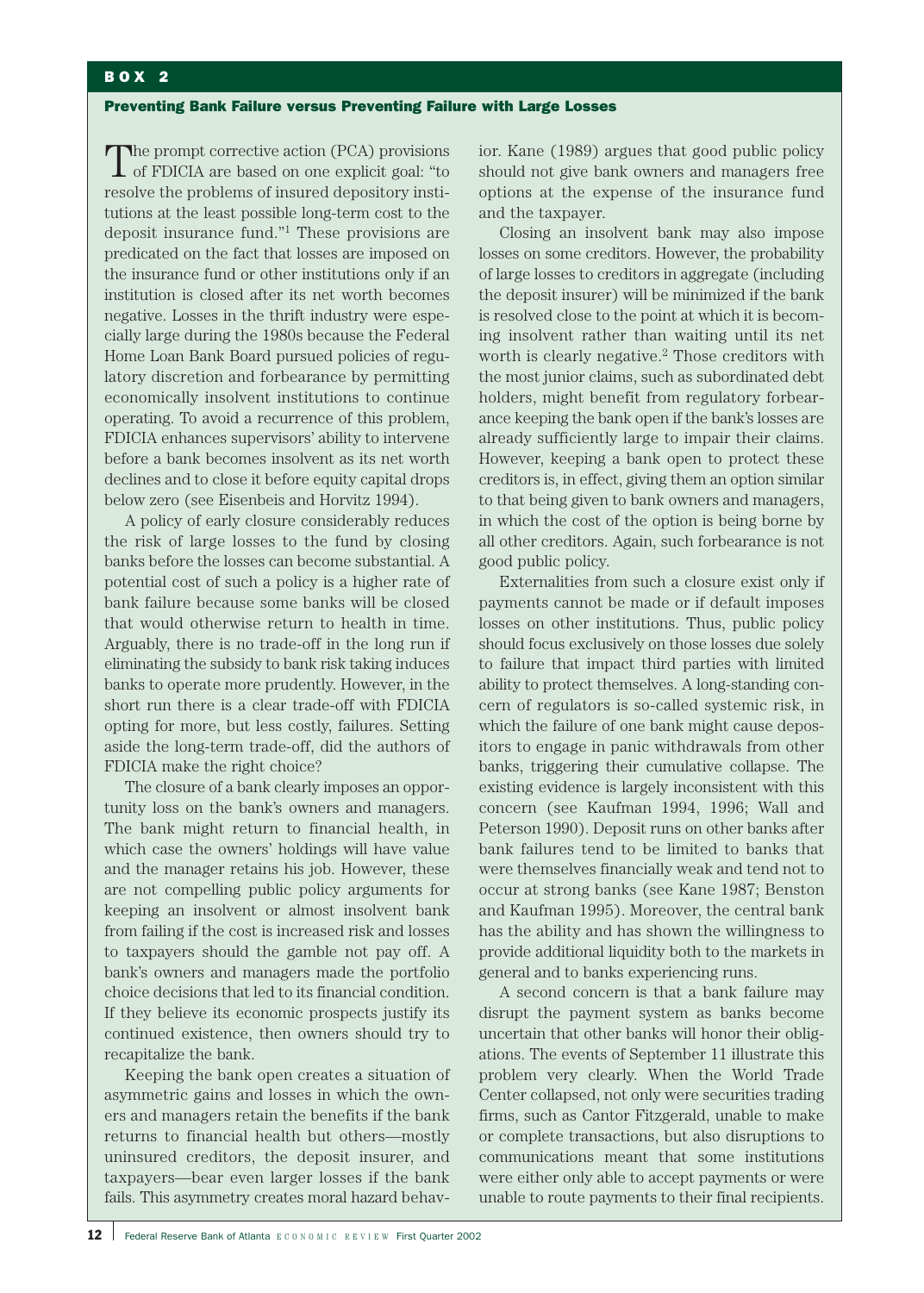Some institutions' balance sheets ballooned out of control while others found themselves in substantial deficit reserve positions as anticipated payments did not materialize by the end of the day. The systemic nature of this disruption was essentially mitigated when the Federal Reserve stepped in and provided the necessary temporary liquidity so that institutions were able to close their books and avoid technical insolvency or default.3

A third concern is that failure may result in the temporary or permanent loss of lending ability of the failed bank. In part, this concern arises from a mistaken belief that resolving a failed bank necessarily implies liquidating the bank. In most cases the FDIC does not liquidate all of a failed bank's assets but rather seeks to sell the bank as an ongoing operation to other banks or to recapitalize it. Other banks are often willing to buy the entire failed bank or parts of it precisely because the expected revenue from operating the bank once stripped of its bad assets (and other claims) is greater than the costs. The acquirer has an incentive to continue operating the financially viable parts of the failed bank with minimal disruptions to customers. Some banks operate facilities where even very short-run disruptions, such as securities transfers, may be costly to the market. However, the magnitude of these costs depends critically on how the failure is resolved. An orderly, carefully thought-through transfer may impose few if any costs.4

A fourth concern is that a bank failure may be regarded as providing prima facie evidence of supervisory failure. This view often surfaces in informal conversations with supervisors and is often implicit in public comments by senior supervisors. Moreover, such a perception has often been reinforced in the public arena in legislative oversight hearings and critical press reviews. Yet, as Fed Chairman Alan Greenspan has frequently emphasized, an important role of the banking system is to take risks, and in the course of doing so some banks will make mistakes and fail (Greenspan 2001). The only way for supervisors to prevent banks from becoming financially distressed is to prevent them from taking risks—a policy that few would recommend (see Litan 1987). Put another way, failure rates should not be used to measure supervisory performance. Doing so may actually have the perverse effect of encouraging supervisors to engage in forbearance by allowing distressed and insolvent banks to continue in operation long past the point at which they should have been closed. While bank failures per se need not be costly either to bank customers or to the insurance fund, allowing banks to deteriorate to the point that they impose large losses on the deposit insurer is costly.

FDICIA's focus on preventing failed banks from imposing a high cost to the deposit insurance fund rather than on limiting the number of failures is appropriate.5 Bank failure per se need not be very costly whereas allowing banks to fail with large costs to the deposit insurance agency is costly to other institutions and society and should be avoided. Bank supervisors, like everyone else, should be held accountable for their performance, but measures based primarily on the number and size of bank failures are not appropriate measures of that performance.

- 4. Indeed, these costs should not be overestimated given the recent experience with market disruption on a scale far in excess of that which would result from the failure of any individual firm.
- 5. The "systemic risk" part of least cost resolution provides that the FDIC need not follow least cost resolution if doing so would have very adverse consequences for the system as a whole. However, for the systemic risk clause to be invoked, approval is required by not only two-thirds of the FDIC Board but also by two-thirds of the Federal Reserve Board and by the Secretary of the Treasury. These changes are intended to make it more difficult for the deposit insurer to extend coverage to uninsured depositors and other creditors.

<sup>1.</sup> Section 131 of FDICIA, titled "Prompt Regulatory Action," creates a new Section 38 of the Federal Deposit Insurance Act.

<sup>2.</sup> One common argument is that had PCA been in effect during the 1980s supervisors would have been forced to close many banks that ultimately survived. Of course, this argument ignores the fact that, had PCA already been in effect, institutions would have had incentives to behave differently and hence would not have pursued such risky portfolio strategies to begin with.

<sup>3.</sup> The classic case of systemic externalities occurred during the late 1800s under the fractional reserve system of the National Banking Act. Because banks were allowed to keep required reserves in the form of deposits at Reserve City and Central Reserve banks, a withdrawal of funds from weak institutions would sometimes pyramid into withdrawals of reserve funds from healthy institutions. The Federal Reserve Act eliminated this problem. See Eisenbeis (1997) for a further discussion of the sources of systemic risk.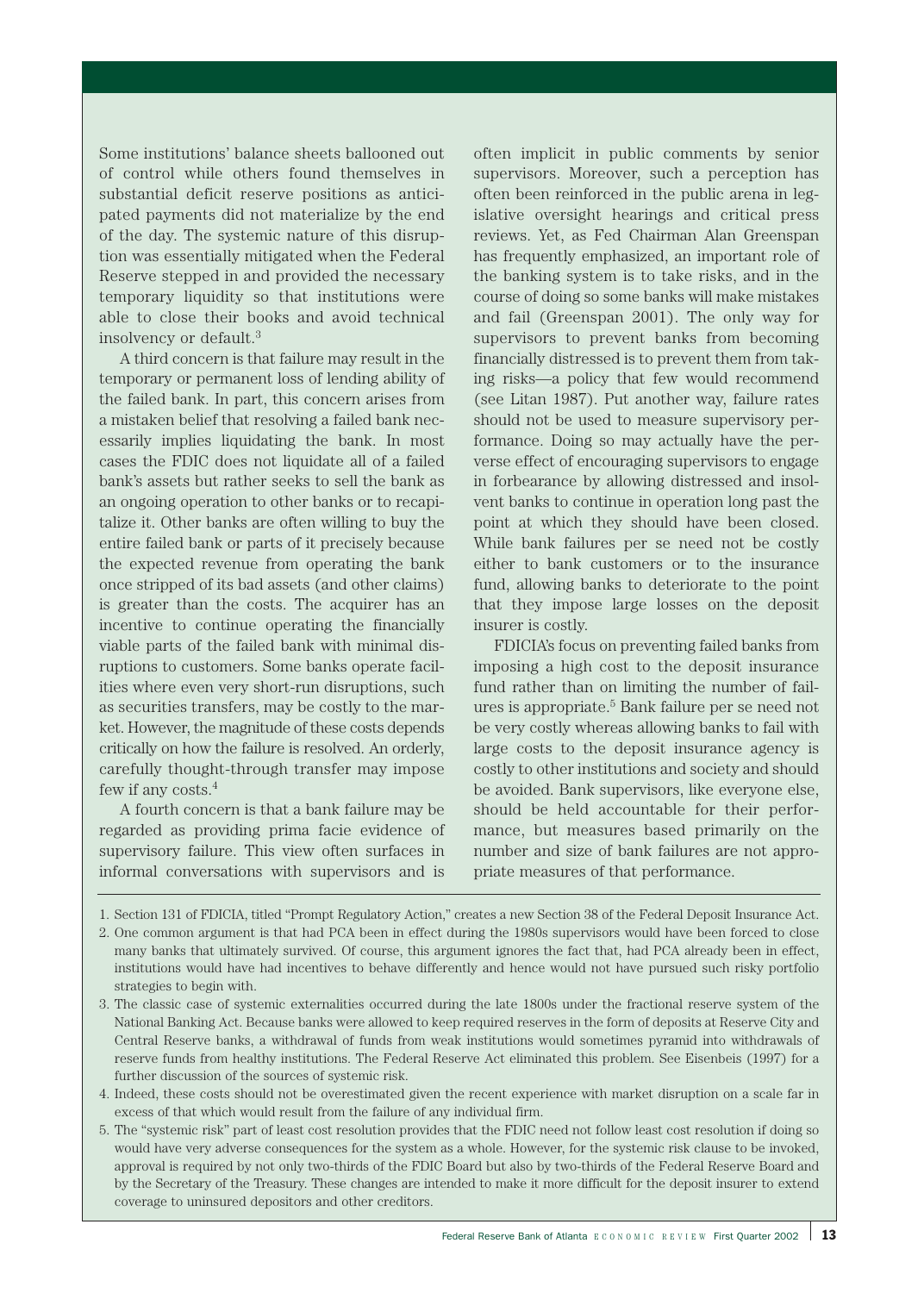for the failure of a very large bank because such a failure is likely to involve other externalities that could affect large numbers of voters. In more general cases, however, there may be an unavoidable trade-off between trying to create incentives for banks to provide political pressure and maintaining incentives for Congress to monitor on its own.

Recent discussion to create financial incentives are proposals by Kane (1997) and Wall (1996) to make supervisors' compensation depend in part on deposit insurance losses.24 Such proposals may not be the most efficient way of providing incentives to supervisors, given that the conditions that lead to bank failure may vary substantially through time. Nevertheless, these or related proposals deserve some consideration as part of a package to increase the costs to supervisors of forbearance.

As a backstop to supervisory action, market mechanisms may apply pressure on banks and supervisors when supervisors choose not to act on their own. The provisions of FDICIA Section 141 create such an incentive by mandating that the FDIC should resolve banks at the least possible cost to the deposit insurance fund. Prior to FDICIA, most uninsured bank creditors could expect that the FDIC would resolve a failed bank in a way that protected all creditors. The least cost provisions of FDICIA and the FDIC's procedures in the wake of FDICIA appear to have substantially reduced expectations of such a bailout.

The least cost provisions appear to have had some effect in the case of Superior Bank. While some depositors were surprised by the failure of Superior, the record suggests that many uninsured depositors bailed out long before the failure. The Thrift Financial Report submitted by Superior Bank to the Office of Thrift Supervision (and available on the FDIC's Web site at www2.fdic.gov/call\_tfr\_ rpts/?catNumber=74) indicates that Superior had uninsured deposits of \$572.4 million at its peak in March 2000 (schedule SI). This figure dropped to \$492.0 million in September, to \$253.6 million in December, and to \$52.6 million by March 2001. The discipline exerted by uninsured depositors did not prevent the bank from costly failure, likely in large part because of the presence of risk-insensitive funding that Superior was able to attract as uninsured depositors withdrew their funds. Insured deposits rose by \$220 million (from \$1.052 billion to \$1.272 billion) between March 2000 and March 2001. Similarly, short-term federal funds and repurchase agreements, which are typically protected by perfected collateral in the event of a failure, grew by \$73 million (from \$179.1 million to \$252.9 million).25

Smaller banks may be able to rely entirely on insured deposits for funding, but the backstop provided by market pressure could be strengthened both for medium-sized and larger banks, which are typically more reliant on uninsured funding. One way of enhancing the role of market discipline would be to limit the ongoing growth of Federal Home Loan Bank (FHLB) advances, which provide a safety valve for banks.26 The FHLB may advance money to even the most distressed bank without significant fear of loss because the advances are overcollateralized and backed by a super-priority lien on all of the bank's assets. These collateral agreements allow a bank to withstand a greater volume of withdrawals before becoming illiquid and to shift losses to the FDIC if the bank does fail.

Market discipline may also be enhanced by addressing market perceptions that the largest banks are "too big to fail"—that is, too large to be resolved in a way that imposes significant losses on most creditors, including all depositors.27 One method of enhancing market discipline is to accept that perceptions that some banks are too big to fail are unavoidable in the near future and to seek to substitute market signals that are less subject to too-big-to-fail views. Evanoff and Wall (2000) have suggested that subordinated debt is viewed as highly unlikely to benefit from too-big-to-fail perceptions and, accordingly, its pricing could be used as a signal for prompt corrective action. A more direct, albeit longer-term project, would be to directly attack the perception that some banks are too big to fail by developing and publicizing plans to close very large banks without protecting uninsured creditors.

# Summary and Conclusions

The current discussions about deposit insurance  $\perp$  reform largely reflect a concern with how to allocate the losses arising from bank failures. In this respect, this debate represents a significant step back from FDICIA, which focuses on the more important question of how to minimize the losses to the deposit insurer. Minimizing the losses from failed banks is critical to minimizing the social costs of bank failure and eliminating moral hazard behavior. Further, if losses are reduced to the trivial levels envisioned by FDICIA, the questions of how losses are allocated across banks, taxpayers, and time become minor issues.

The goal of this article is to refocus attention on the policies needed to implement the original goals of FDICIA. The article has not proposed and does not present a fully satisfactory answer to the problem of implementing FDICIA. Nevertheless, several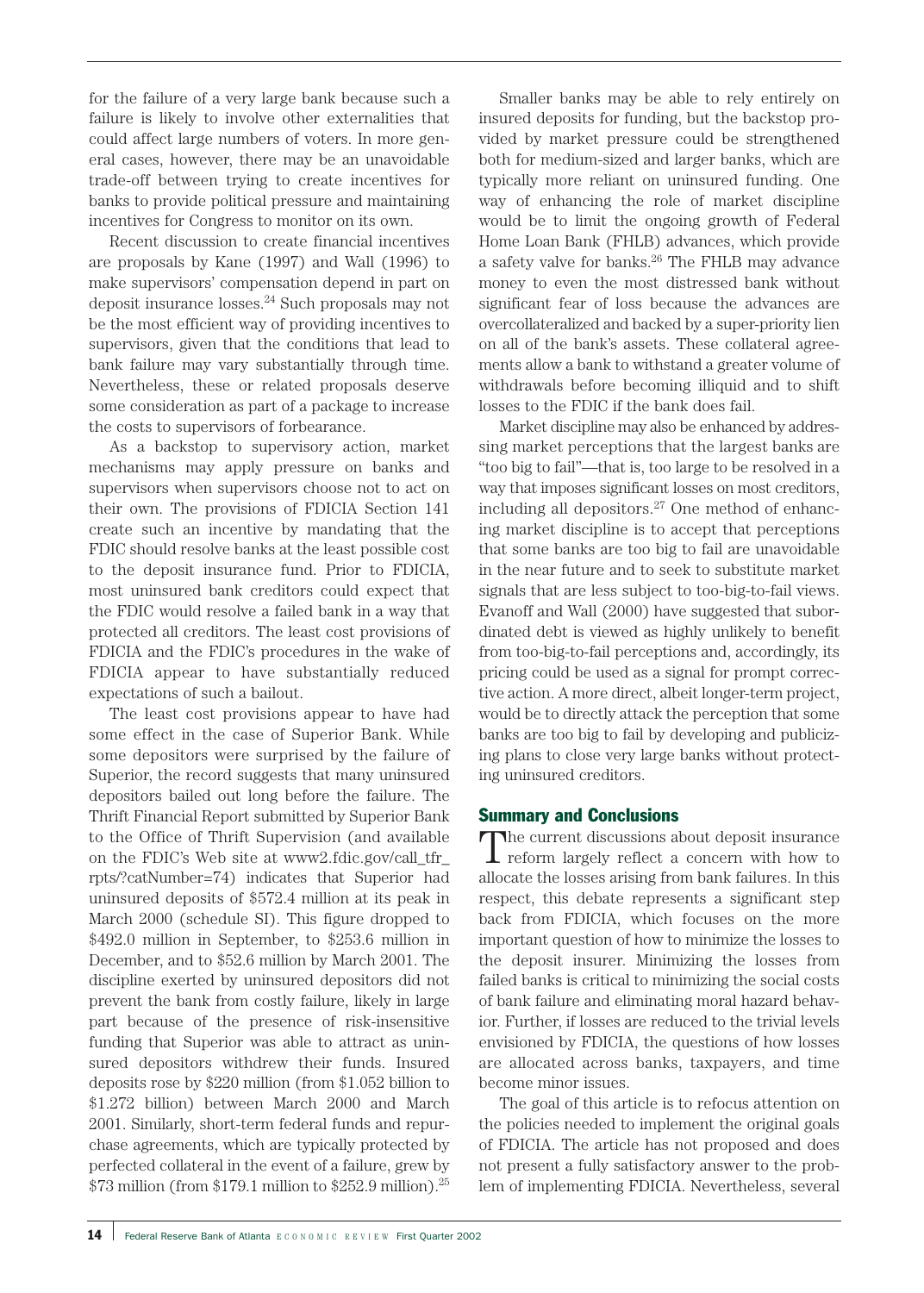proposals merit further consideration as potential partial solutions.

The principal problem in implementing FDICIA is creating a system in which incentives are aligned. Ideally, bank supervisors focus on minimizing the cost of bank failures. Adopting fair-value reporting as encouraged by FDICIA and possibly incentivebased compensation for supervisors would be helpful steps. Other, as yet unexplored, opportunities may also exist.

Market participants may also serve a valuable role in limiting losses in those cases where the supervisors have failed to do so. For example, limiting weak banks' ability to avoid least cost resolution with collateralized borrowings from any source would help. In addition, weakening perceptions that some banks are too big to fail by developing and publicizing plans to resolve these banks would strengthen market discipline at the largest banks. As long as the market assigns a substantial probability to the likelihood that some banks are too big to fail, the use of market signals from subordinated debt may also help induce supervisors to engage in prompt corrective action.

- 24. Wall (1997) provides the incentive through a system in which the repayment of bonds issued by the FDIC to investors is contingent on the state of the deposit insurance fund. That proposal could easily be modified so that repayment of the bonds is contingent on the losses to the deposit insurance fund, possibly averaged over some period of time.
- 25. Superior's ability to attract such funds provides further evidence of the desirability of increasing the limits on insured deposits. Raising the deposit insurance limits would only make it easier for troubled banks to substitute insured for uninsured deposits.
- 26. See Stojanovic, Yeager, and Vaughan (2000) for a discussion of the implications of FHLB advances for deposit insurance.
- 27. The term "too big to fail" should not be taken too literally. While depositors may not suffer losses, equity holders may lose their investments and senior management may lose their jobs. See Stern (2000) for a discussion of alternative methods of addressing too-big-to-fail issues.

## REFERENCES

Benston, George J., and George G. Kaufman. 1994. The intellectual history of the Federal Deposit Insurance Corporation Improvement Act of 1991. In *Reforming financial institutions and markets in the U.S.,* edited by George G. Kaufman. Boston: Kluwer Academic Publishers.

 $-$ . 1995. Is the banking and payments system fragile? *Journal of Financial Services Research* 9 (September): 209–40.

Blackwell, Rob. 2002a. FDIC study backs reinsuring funds. *American Banker,* January 7.

-. 2002b. Reinsurance for FDIC raises eyebrows. *American Banker,* January 8.

Bovenzi, John F., and Alan J. Murton. 1988. Resolution costs of bank failures. *FDIC Banking Review* 3 (Fall): 1–13.

Brown, R.A., and S. Epstein. 1992. Resolution costs of bank failures: An update of the FDIC historical loss model. *FDIC Banking Review* 5 (Spring/Summer): 1–16.

Brumbaugh, R. Dan, Jr. 1993. *The collapse of federally insured depositories: The savings and loan as precursor*. New York: Garland Publishing.

Carnell, Richard Scott. 1997a. FDICIA after five years: What has worked and what has not? In *FDICIA: Bank reform five years later and five years ahead.* Research in Financial Services: Private and Public Policy, vol. 9, edited by George G. Kaufman, 11–16. Greenwich, Conn.: JAI Press.

———. 1997b. A partial antidote to perverse incentives: The FDIC Improvement Act of 1991 In *FDICIA: Bank reform five years later and five years ahead.* Research in Financial Services: Private and Public Policy, vol. 9, edited by George G. Kaufman, 199–233. Greenwich, Conn.: JAI Press.

Eisenbeis, Robert A. 1997. Bank deposits and credit as sources of systemic risk. Federal Reserve Bank of Atlanta *Economic Review* 82 (Third Quarter): 4–19.

Eisenbeis, Robert A., and Paul M. Horvitz. 1994. The role of forbearance and its costs in handling troubled and failed depository institutions. In *Reforming financial institutions and markets in the U.S.,* edited by George G. Kaufman. Boston: Kluwer Academic Publishers.

Evanoff, Douglas D., and Larry D. Wall. 2000. Subordinated debt as bank capital: A proposal for regulatory reform. Federal Reserve Bank of Chicago, *Economic Perspectives* 14 (Second Quarter): 40–53.

Federal Deposit Insurance Corporation (FDIC). 2000. *Options paper*. Washington, D.C.: FDIC, August.

———. 2001. *Keeping the promise: Recommendations for deposit insurance reform.* Washington, D.C.: FDIC, April.

Financial Accounting Standards Board (FASB). 1999. Reporting financial instruments and certain related assets and liabilities at fair value. *Preliminary Views*, December 14.